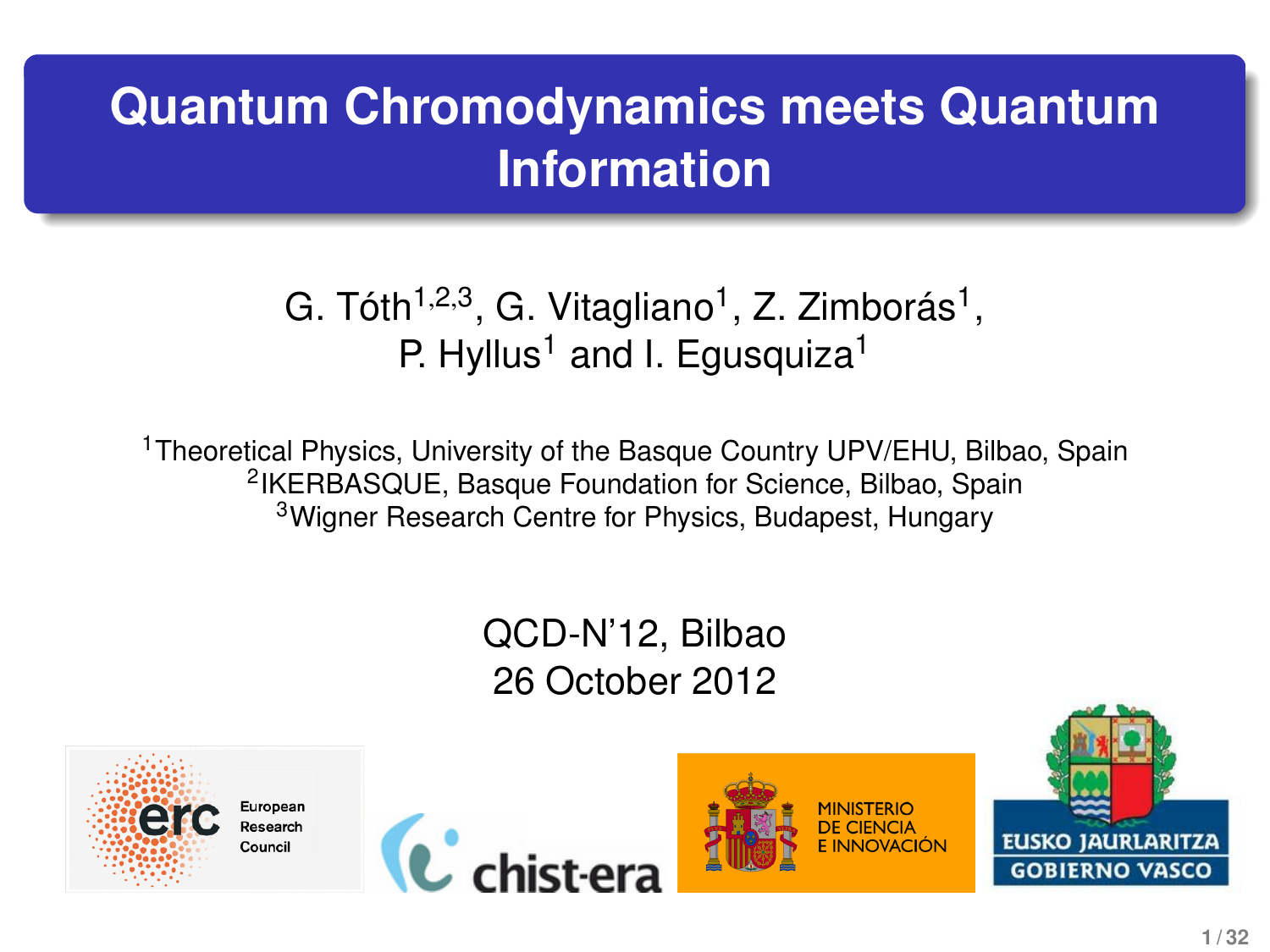

### **1 [Motivation](#page-1-0)**

- [What can be interesting for people working on QCD in Quantum](#page-1-0) [Information?](#page-1-0)
- **2 [Quantum information science](#page-3-0)**

#### **3 [Quantum entanglement](#page-5-0)**

- [Pure states: is it a pair or is it not a pair?](#page-5-0)
- [Mixed states: is it a pair or is it not a pair?](#page-9-0)
- [Local Operations and Classical Communication \(LOCC\)](#page-13-0)

### **4 [Examples for entanglement in QCD](#page-16-0)**

- [Quarks and gluons](#page-16-0)
- [Entanglement criterion for](#page-21-0)  $d = 3$ -dimensional particles  $\bullet$
- [Detection of singlets](#page-23-0)  $\bullet$

## **5 [Quantum optical systems and QCD](#page-27-0)**

<span id="page-1-0"></span>• [Cold gases on a lattice](#page-27-0)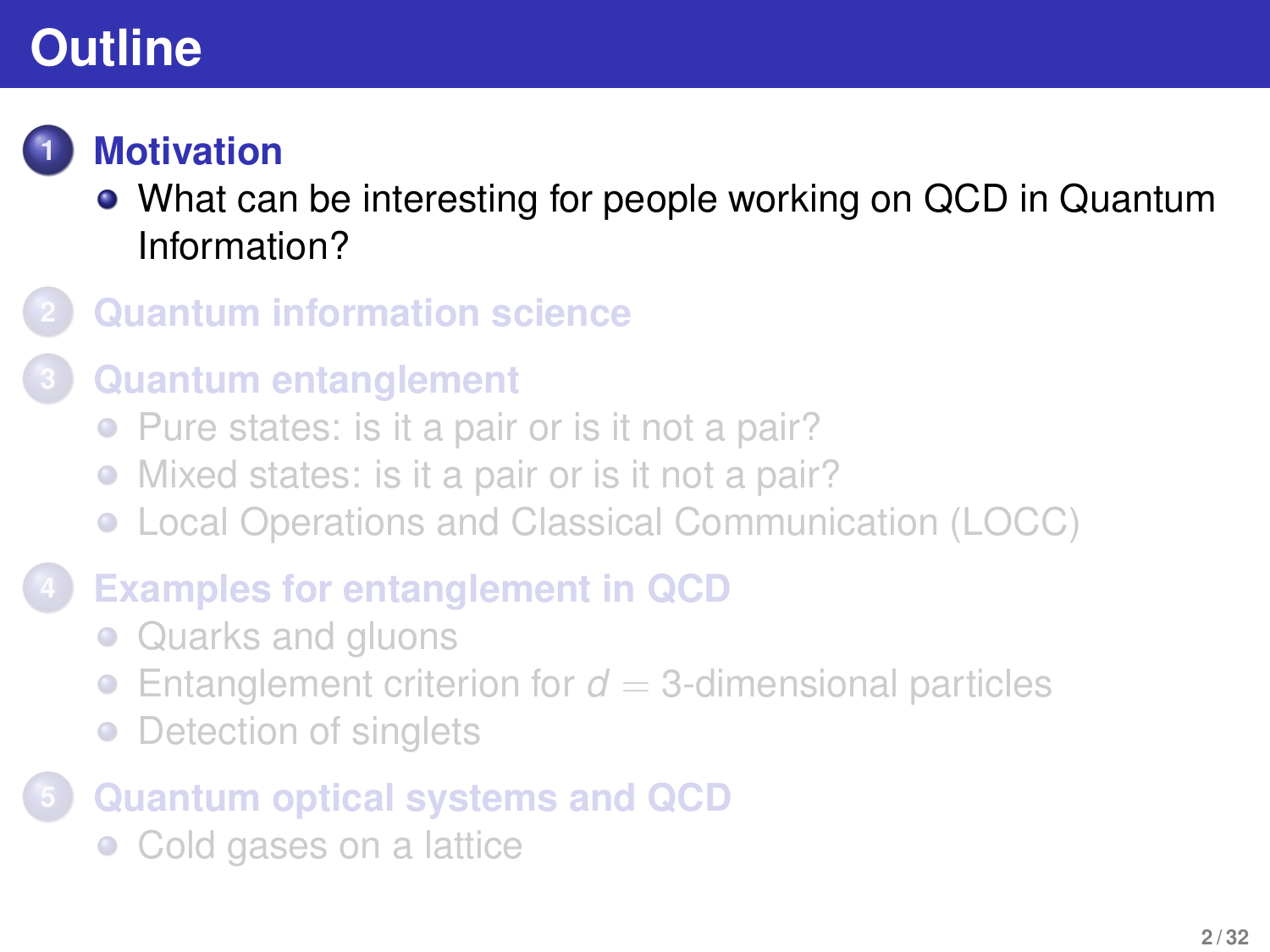## **What can be interesting for QCD people in Quantum Information?**

- **•** Entanglement theory can help to recognize real two- and three-particle states.
- QCD-like systems can be realized with cold atoms.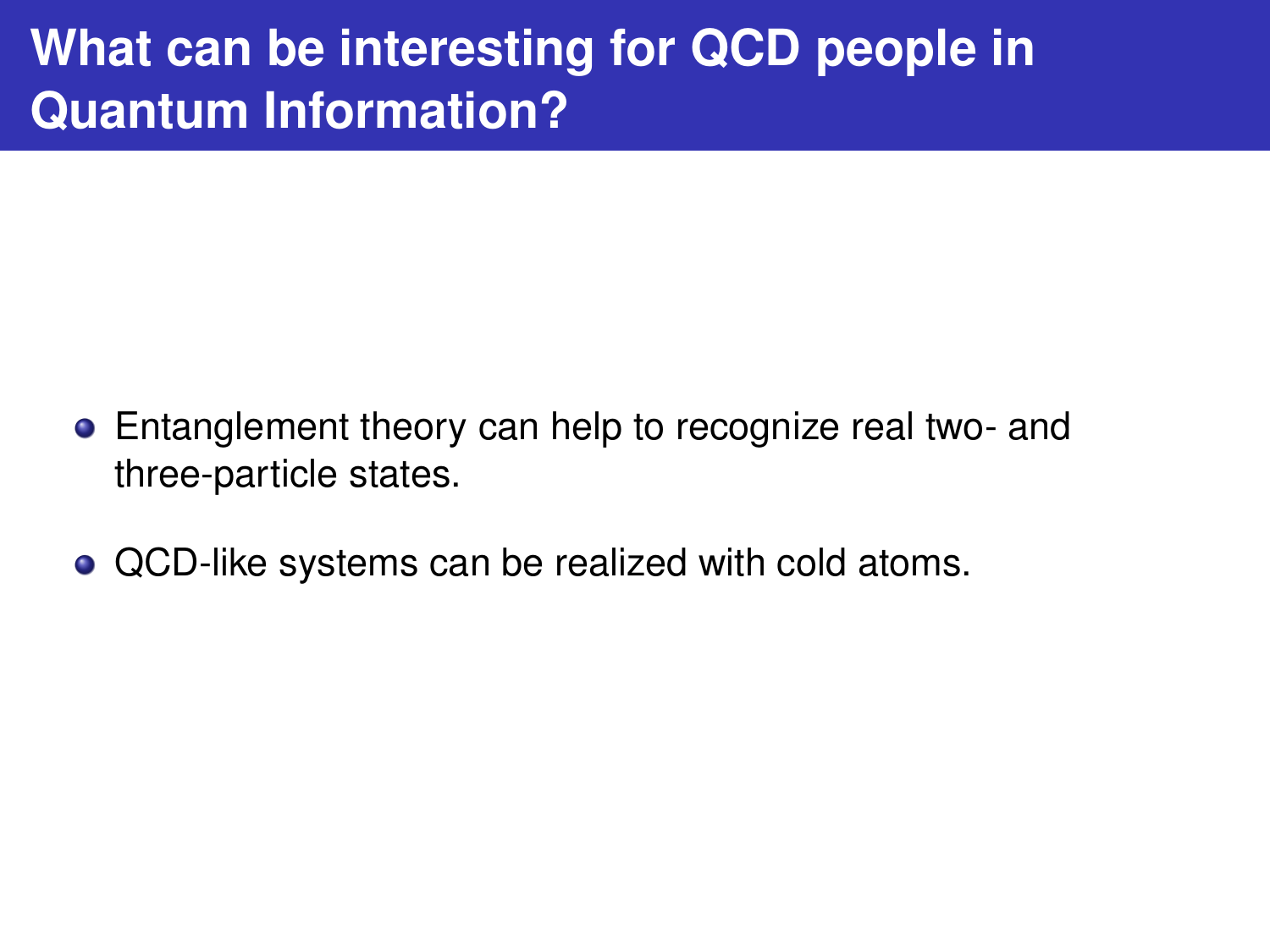## **Quantum Information Science**

- Quantum optics 60's (collective manipulation of particles)
	- matter-light interaction, laser, etc.
- <span id="page-3-0"></span>Quantum information 80's/90's- (individual manipulation of particles)
	- Few-body systems
		- cold trapped ions
		- cold atoms on an optical lattice
		- photons
	- Many-body systems
		- **o** cold atomic ensembles
		- Bose-Einstein Condensates of cold atoms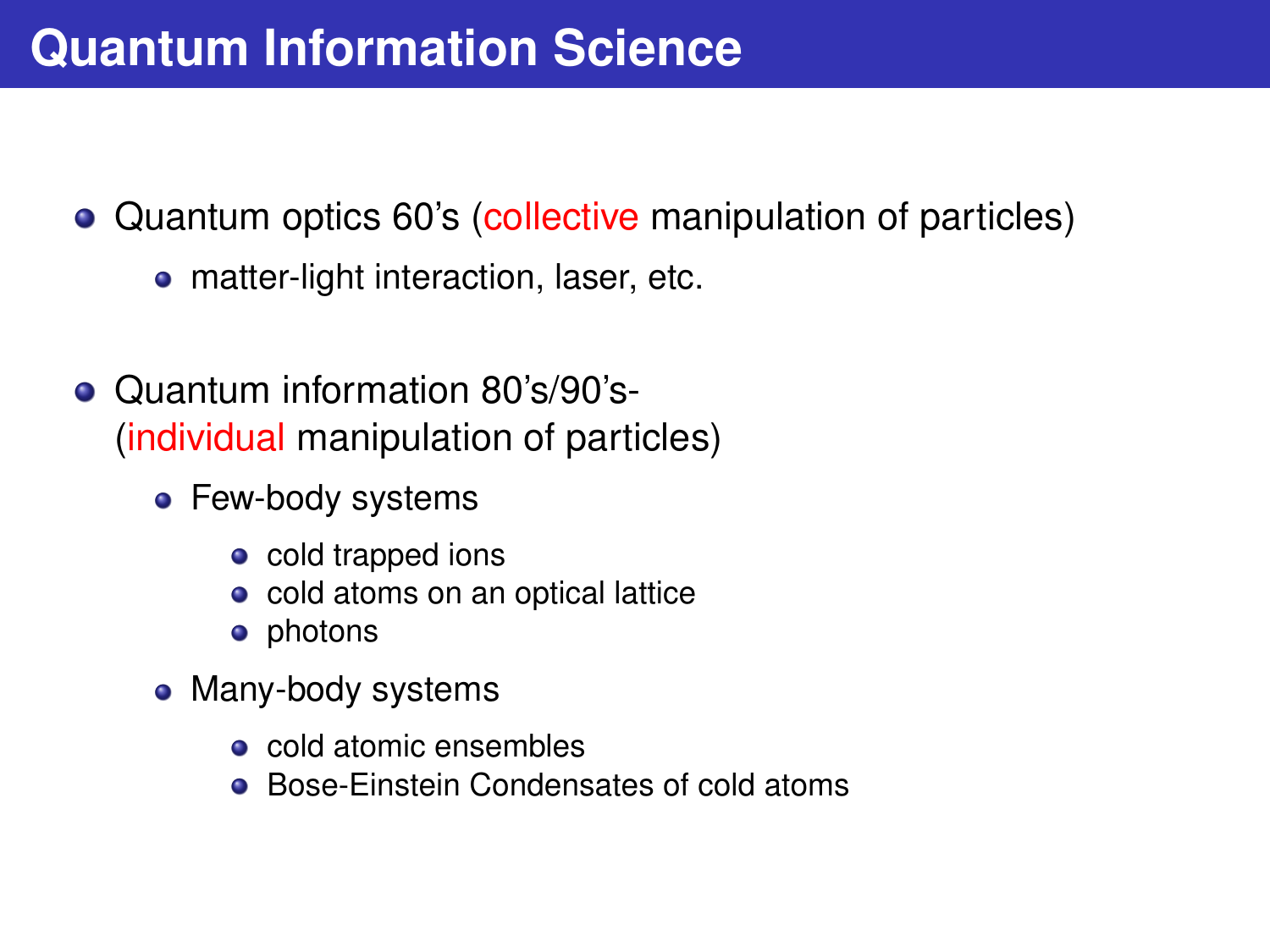- Quantum information 80's/90's- (continued)
	- Entanglement theory
	- Quantum computers and algorithms for quantum computers (prime factoring)
	- Quantum cryptography, quantum communication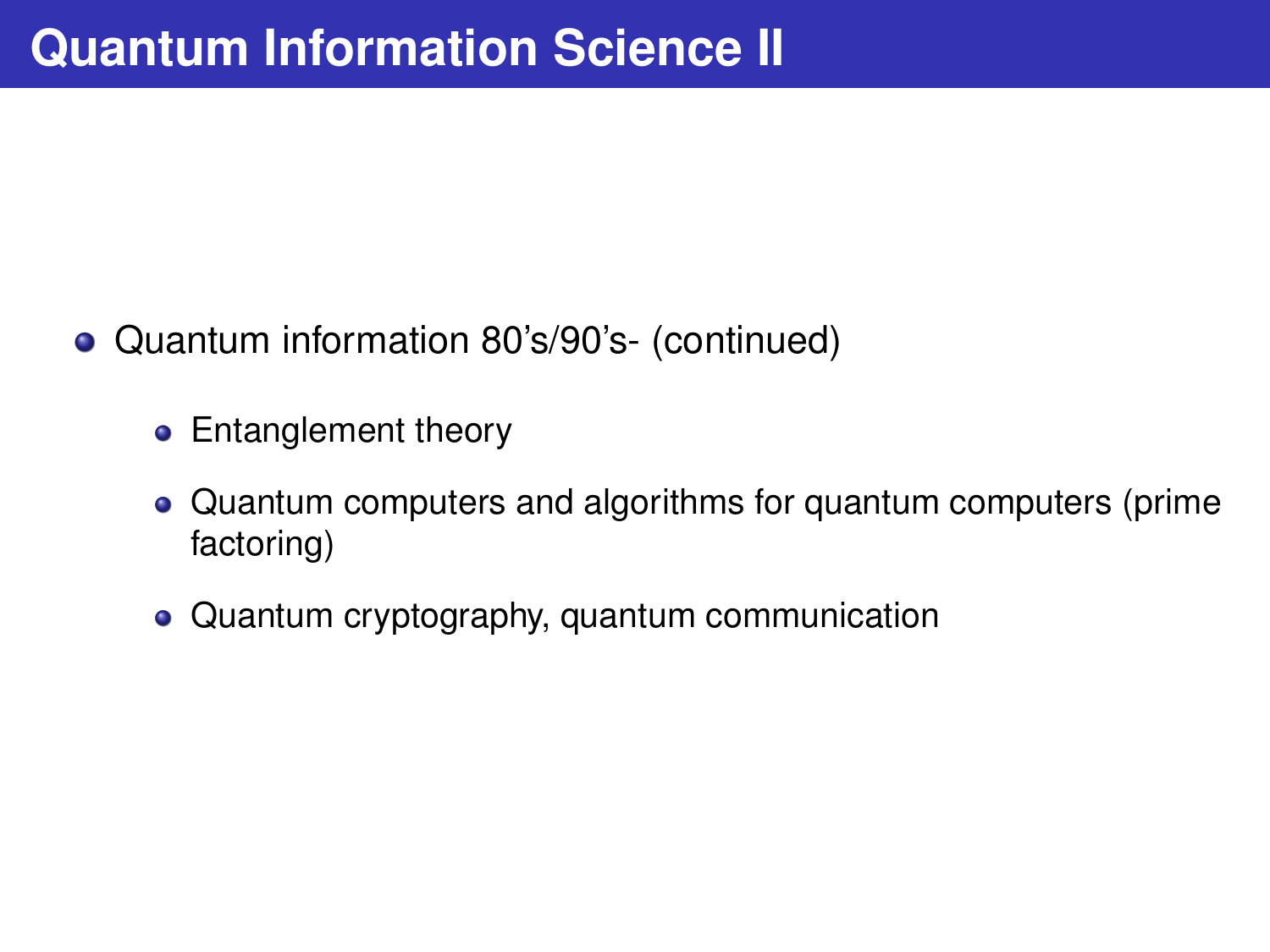

- [What can be interesting for people working on QCD in Quantum](#page-1-0) [Information?](#page-1-0)
- **2 [Quantum information science](#page-3-0)**
	- **3 [Quantum entanglement](#page-5-0)**
		- [Pure states: is it a pair or is it not a pair?](#page-5-0)
		- [Mixed states: is it a pair or is it not a pair?](#page-9-0)
		- [Local Operations and Classical Communication \(LOCC\)](#page-13-0)
- **4 [Examples for entanglement in QCD](#page-16-0)**
	- [Quarks and gluons](#page-16-0)
	- [Entanglement criterion for](#page-21-0)  $d = 3$ -dimensional particles  $\bullet$
	- [Detection of singlets](#page-23-0)  $\bullet$
- <span id="page-5-0"></span>**5 [Quantum optical systems and QCD](#page-27-0)**
	- [Cold gases on a lattice](#page-27-0)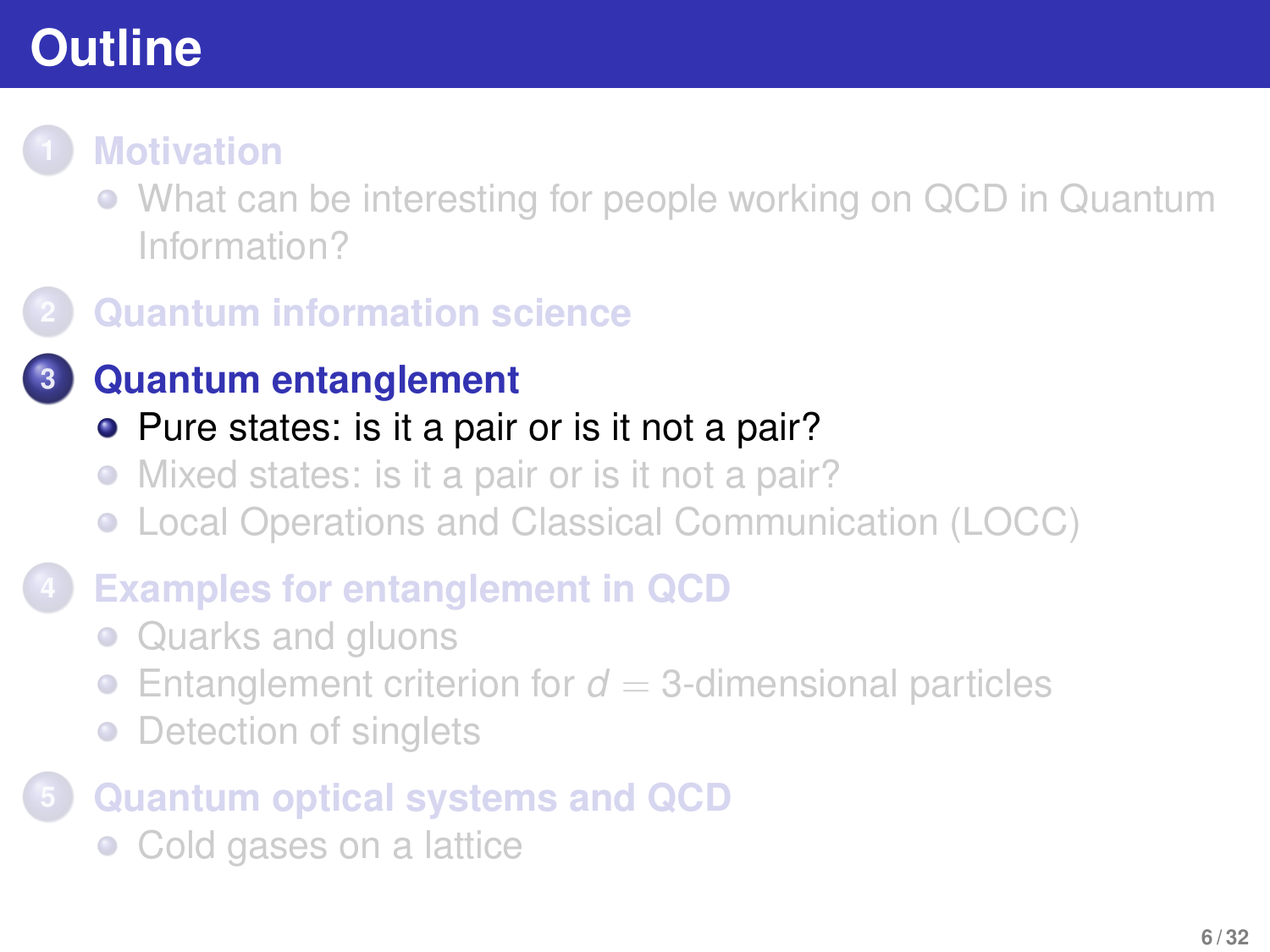## **Pure states: is it a pair or is it not a pair?**

#### **Separability**

A bipartite pure state is separable if and only if it is a product state. Otherwise the state is called entangled.

Easy to check. The reduced state of the second party is obtained as

$$
\varrho_{2\mathrm{red}} = \mathrm{Tr}_1(|\Psi_{12}\rangle\langle\Psi_{12}|)
$$

• If 
$$
|\Psi_{12}\rangle = |\Psi_1\rangle \otimes |\Psi_2\rangle
$$
 if and only iff

$$
\operatorname{Tr}(\varrho_{2\text{red}}^2)=1.
$$

• Alternatively: ... if and only if

$$
S(\varrho_{2\text{red}})=0,
$$

where *S* is the von Neumann entropy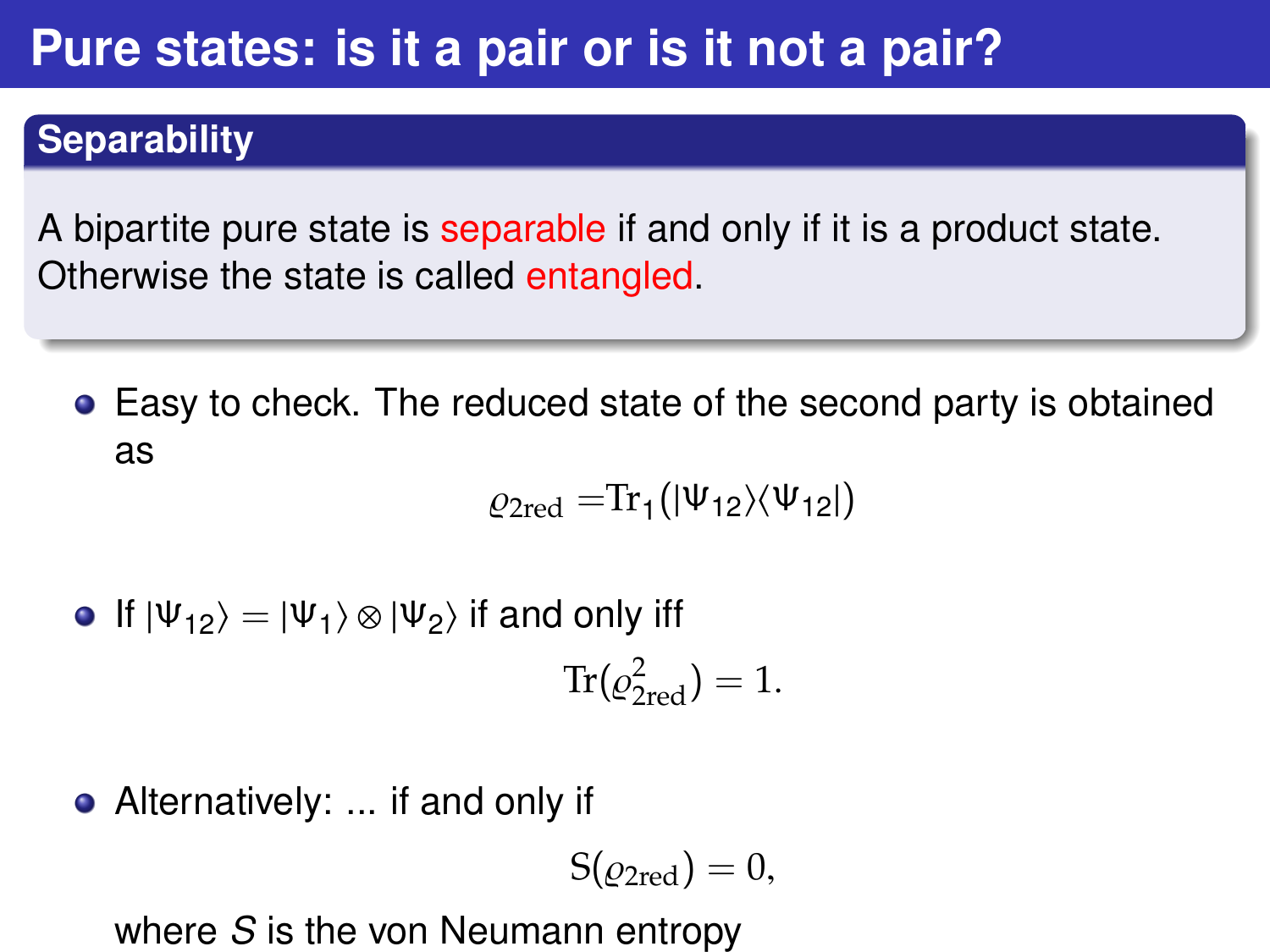Von Neumann entropy of a block measures

- $\bullet$  the purity of the block,
- that is, entanglement with the neighborhood.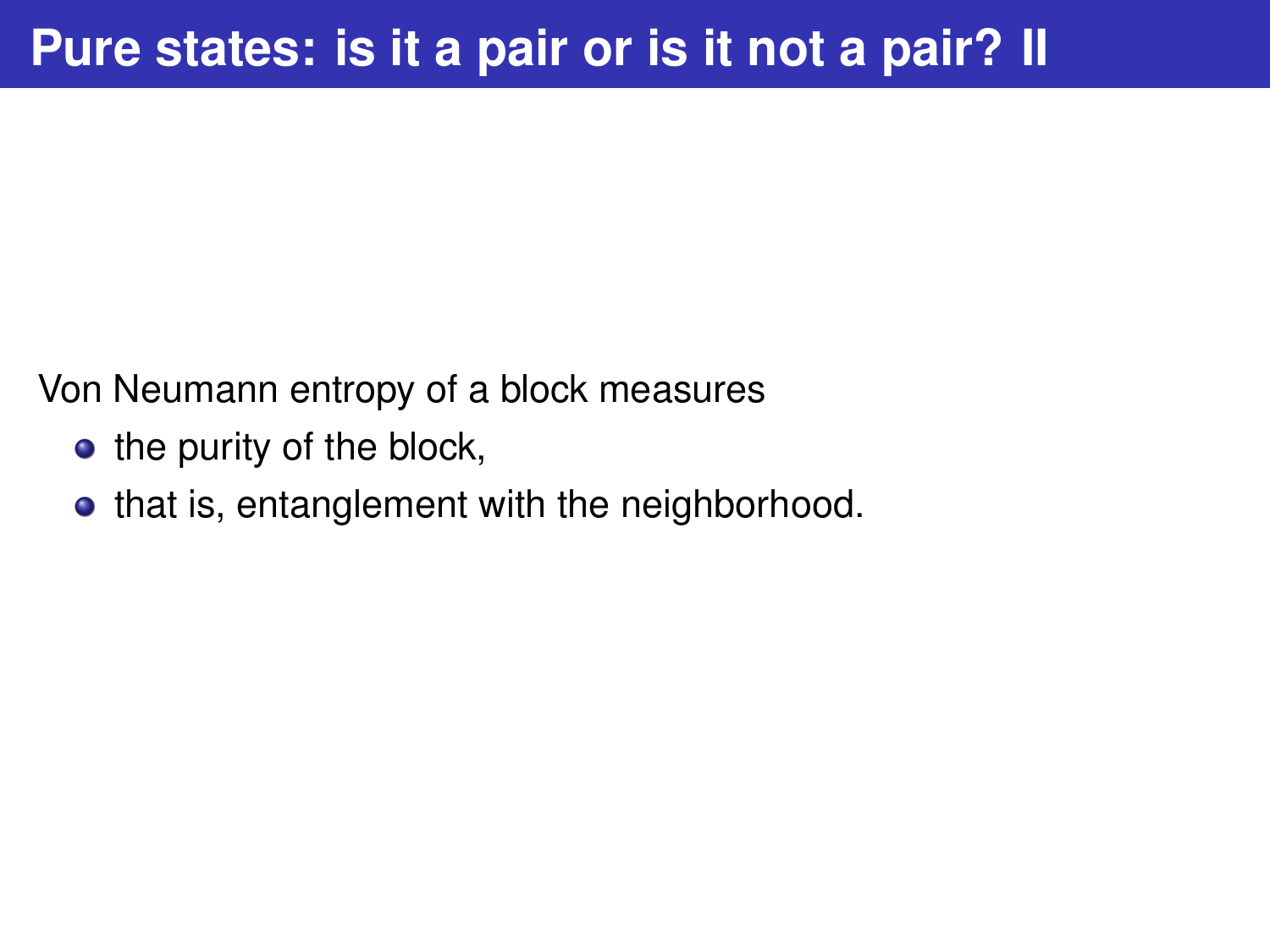## **Pure states: is it a pair or is it not a pair? III**

Example 1: product state

$$
|\Psi_{12}\rangle=\frac{1}{2}\big(|0\rangle+|1\rangle\big)(|0\rangle+|1\rangle)=\frac{1}{2}\big(|00\rangle+|01\rangle+|10\rangle+|11\rangle\big).
$$

A particle is "independent" from the other. The single particle reduced state is pure.

$$
\varrho_{2\mathrm{red}}=\frac{1}{2}\left(|0\rangle+|1\rangle\right)\left(\langle 0|+\langle 1|\right).
$$

Example 2: entangled state

$$
|\Psi_{12}\rangle=\frac{1}{\sqrt{2}}\left(|00\rangle+|11\rangle\right).
$$

The single particle reduced state is completely mixed.

$$
\varrho_{2\mathrm{red}}=\frac{1}{2}\left(|0\rangle\langle0|+|1\rangle\langle1|\right).
$$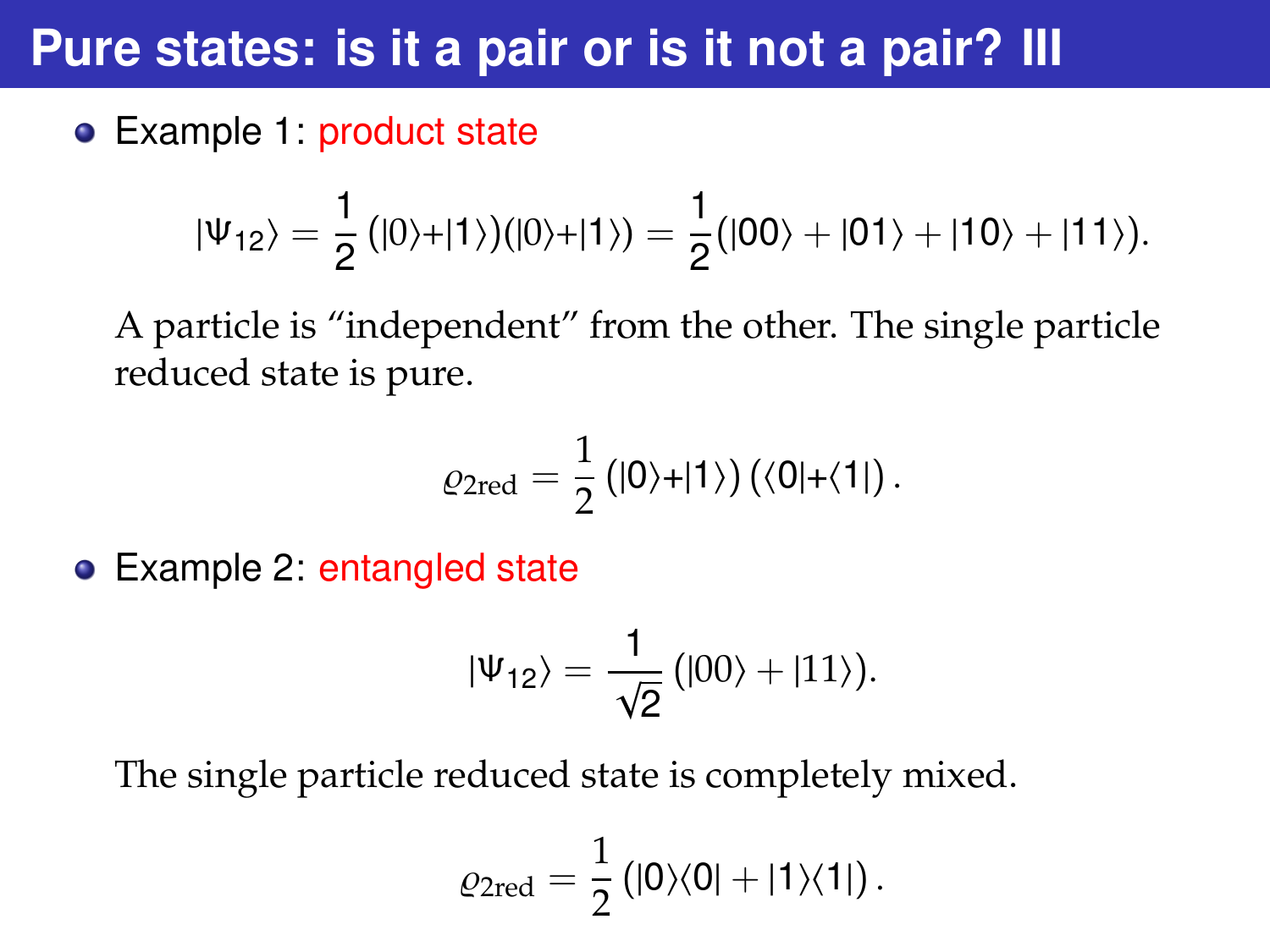- [What can be interesting for people working on QCD in Quantum](#page-1-0) [Information?](#page-1-0)
- **2 [Quantum information science](#page-3-0)**
	- **3 [Quantum entanglement](#page-5-0)**
		- [Pure states: is it a pair or is it not a pair?](#page-5-0)
		- [Mixed states: is it a pair or is it not a pair?](#page-9-0)
		- [Local Operations and Classical Communication \(LOCC\)](#page-13-0)
- **4 [Examples for entanglement in QCD](#page-16-0)**
	- [Quarks and gluons](#page-16-0)
	- [Entanglement criterion for](#page-21-0)  $d = 3$ -dimensional particles  $\bullet$
	- [Detection of singlets](#page-23-0)  $\bullet$
- <span id="page-9-0"></span>**5 [Quantum optical systems and QCD](#page-27-0)**
	- [Cold gases on a lattice](#page-27-0)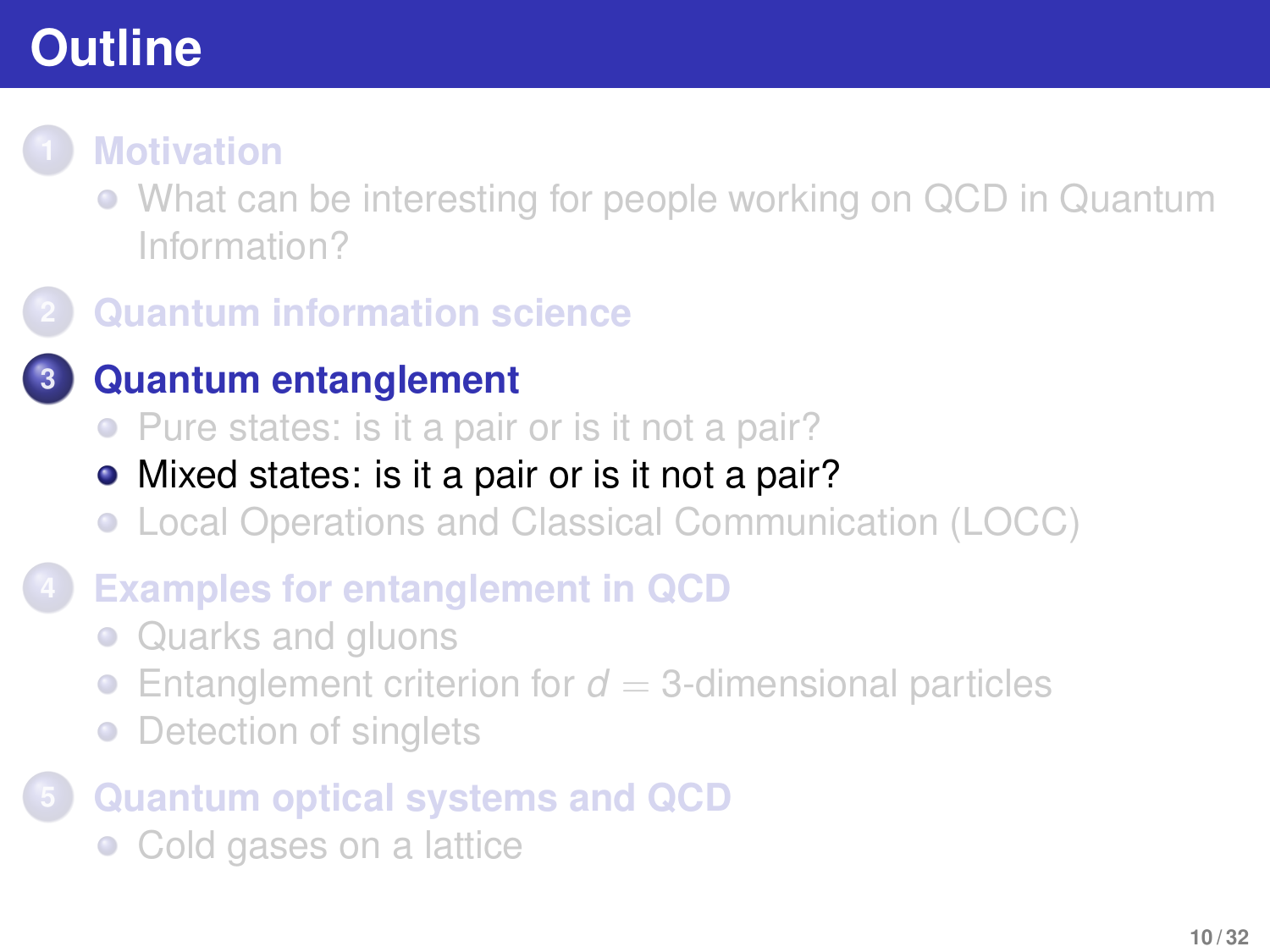#### **Separability**

A quantum state is called separable if it can be written as [Werner, 1989]

$$
\varrho=\sum_{k}p_{k}\varrho_{1}^{(k)}\otimes\varrho_{2}^{(k)},
$$

where  $p_k$  form a probability distribution  $(p_k > 0, \sum_k p_k = 1)$ , and  $\varrho_n^{(k)}$ <br>are single-particle density matrices. A state that is not separable is *n* are single-particle density matrices. A state that is not separable is called entangled*.*

• The purity or the von Neumann entropy cannot detect entanglement any more so easily.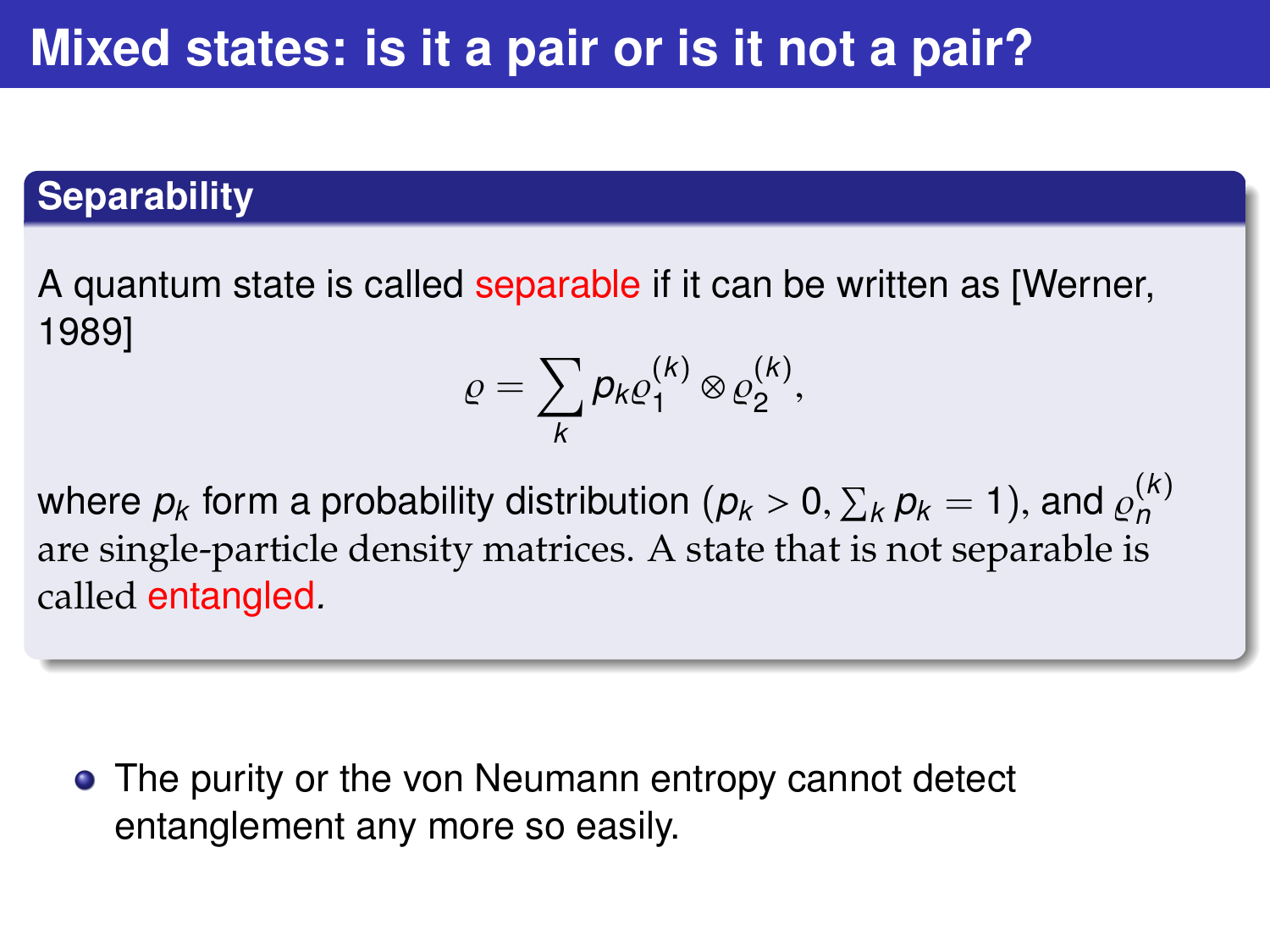## **Mixed states: is it a pair or is it not a pair?**

#### **Entanglement of formation**

For mixed states the entanglement of formation is given as a convex roof

$$
E_F = \min_{|\Psi_k\rangle, \rho_k} \sum_k \rho_k S(\text{Tr}_1(|\Psi_k\rangle\langle\Psi_k|)),
$$

where

$$
\varrho=\sum_{k}p_{k}|\Psi_{k}\rangle\langle\Psi_{k}|.
$$

- In general, there is no closed formula.
- Easy to compute for small systems or for systems with some symmetry.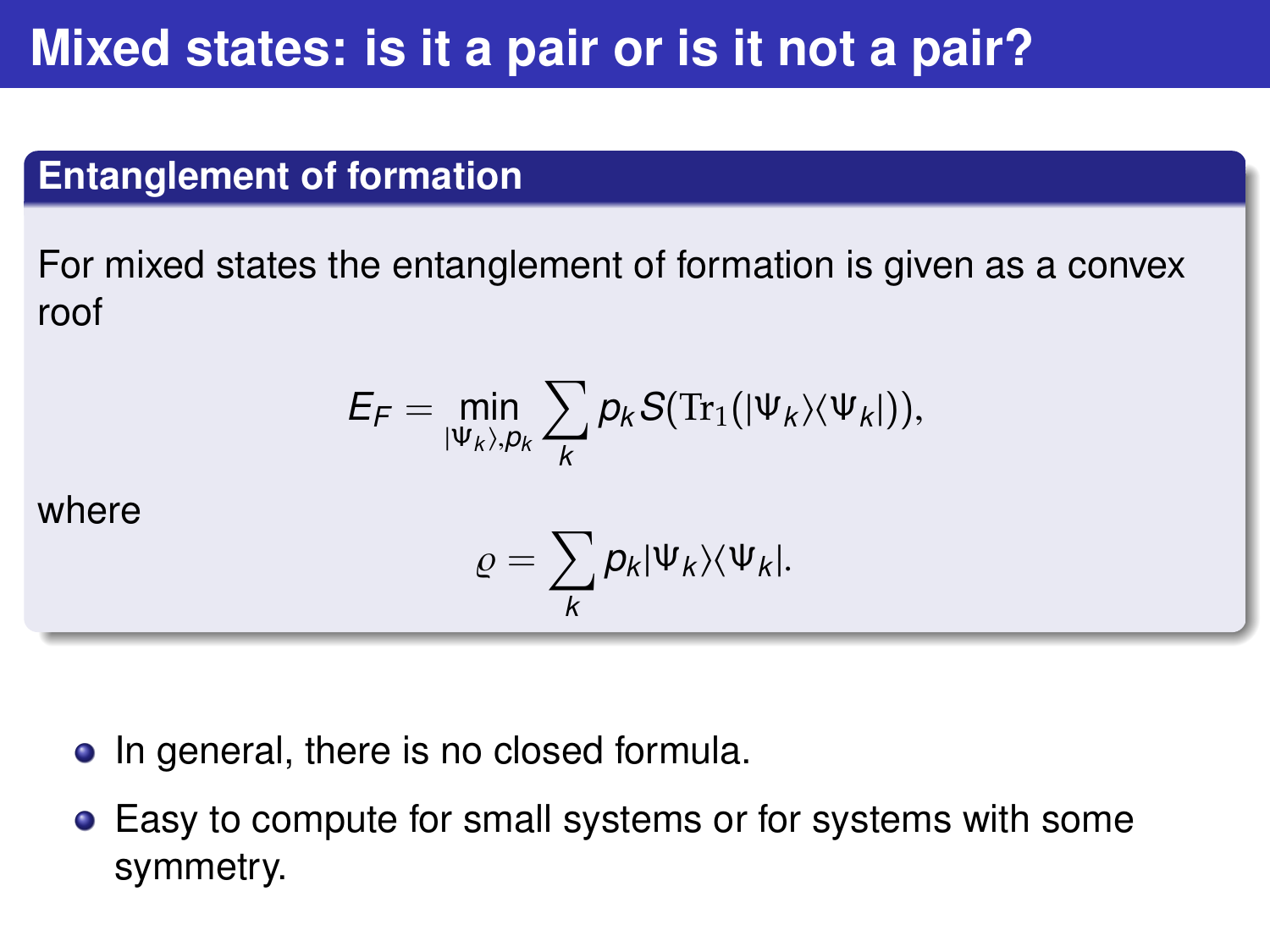## **Mixed states: is it a pair or is it not a pair? III**

#### **Example**

Let us mix

$$
|\Psi_{12}^{(1)}\rangle=\frac{1}{\sqrt{2}}\left(|00\rangle+|11\rangle\right)
$$

and

$$
|\Psi_{12}^{(2)}\rangle=\frac{1}{\sqrt{2}}\left(|00\rangle-|11\rangle\right),
$$

as

$$
\varrho = \frac{1}{2} \Big( |\Psi_{12}^{(1)}\rangle \langle \Psi_{12}^{(1)}| + |\Psi_{12}^{(2)}\rangle \langle \Psi_{12}^{(2)}|\Big).
$$

- Question: Is this entangled? It is a mixture of entangled states.
- Answer: no, since  $\rho$  can be written as

$$
\varrho=\frac{1}{2}\left(|00\rangle\langle00|+|11\rangle\langle11|\right).
$$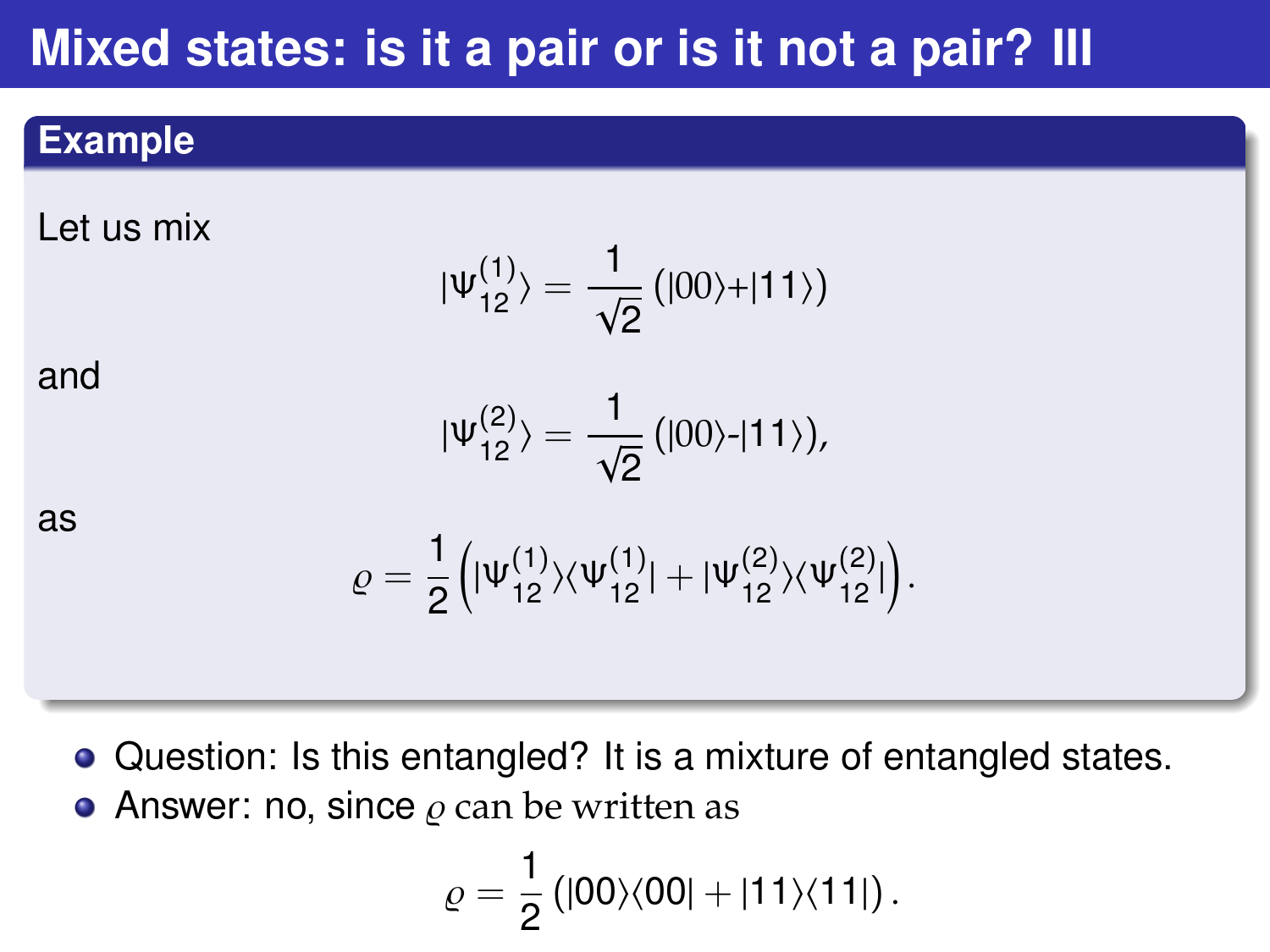

- [What can be interesting for people working on QCD in Quantum](#page-1-0) [Information?](#page-1-0)
- **2 [Quantum information science](#page-3-0)**

#### **3 [Quantum entanglement](#page-5-0)**

- [Pure states: is it a pair or is it not a pair?](#page-5-0)
- [Mixed states: is it a pair or is it not a pair?](#page-9-0)
- [Local Operations and Classical Communication \(LOCC\)](#page-13-0)
- **4 [Examples for entanglement in QCD](#page-16-0)**
	- [Quarks and gluons](#page-16-0)
	- [Entanglement criterion for](#page-21-0)  $d = 3$ -dimensional particles  $\bullet$
	- [Detection of singlets](#page-23-0)  $\bullet$
- <span id="page-13-0"></span>**5 [Quantum optical systems and QCD](#page-27-0)**
	- [Cold gases on a lattice](#page-27-0)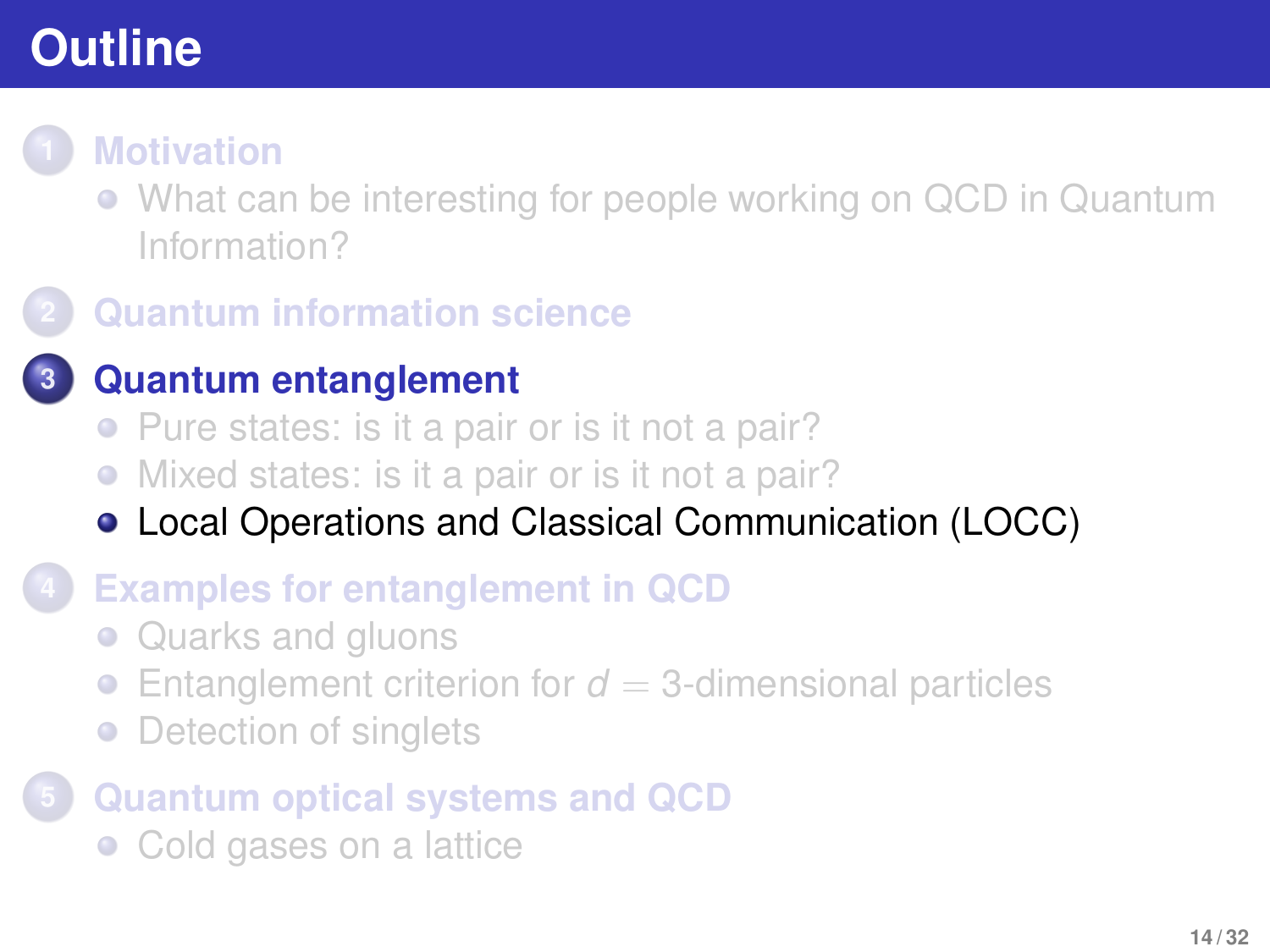# **Local Operations and Classical Communication (LOCC)**

- LOCC are
	- local unitaries

 $U_1$  ⊗  $U_2$ 

• local von Neumann (or POVM) measurements

*M* ⊗ *Identity*

local unitaries or measurements conditioned on measurement outcomes on the other party.

LOCC cannot create entangled states from a separable state.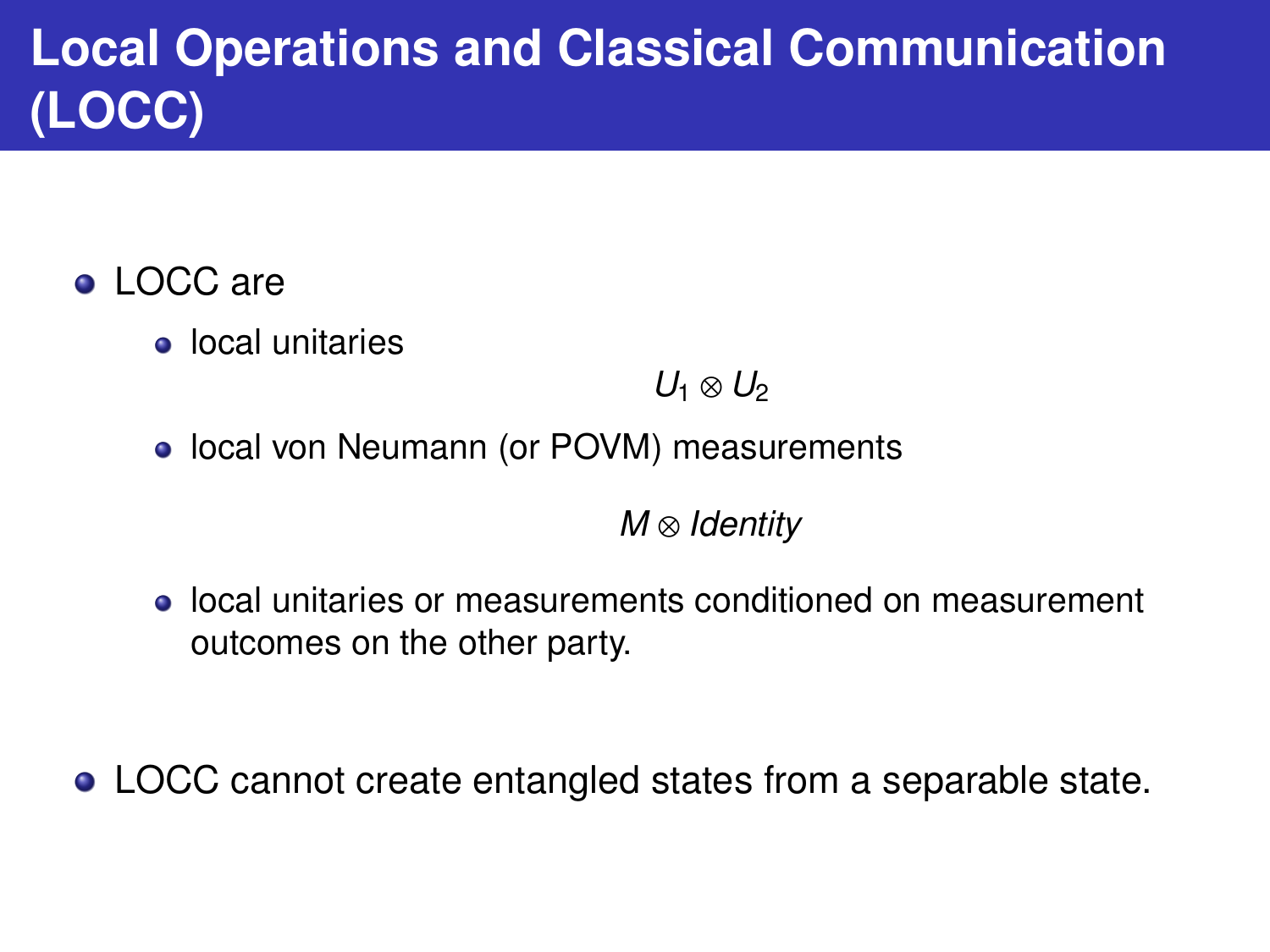# **Local Operations and Classical Communication (LOCC)**





PARTICLE<sub>1</sub> PARTICLE<sub>2</sub>

No entanglement can be created without real two-body quantum dynamics.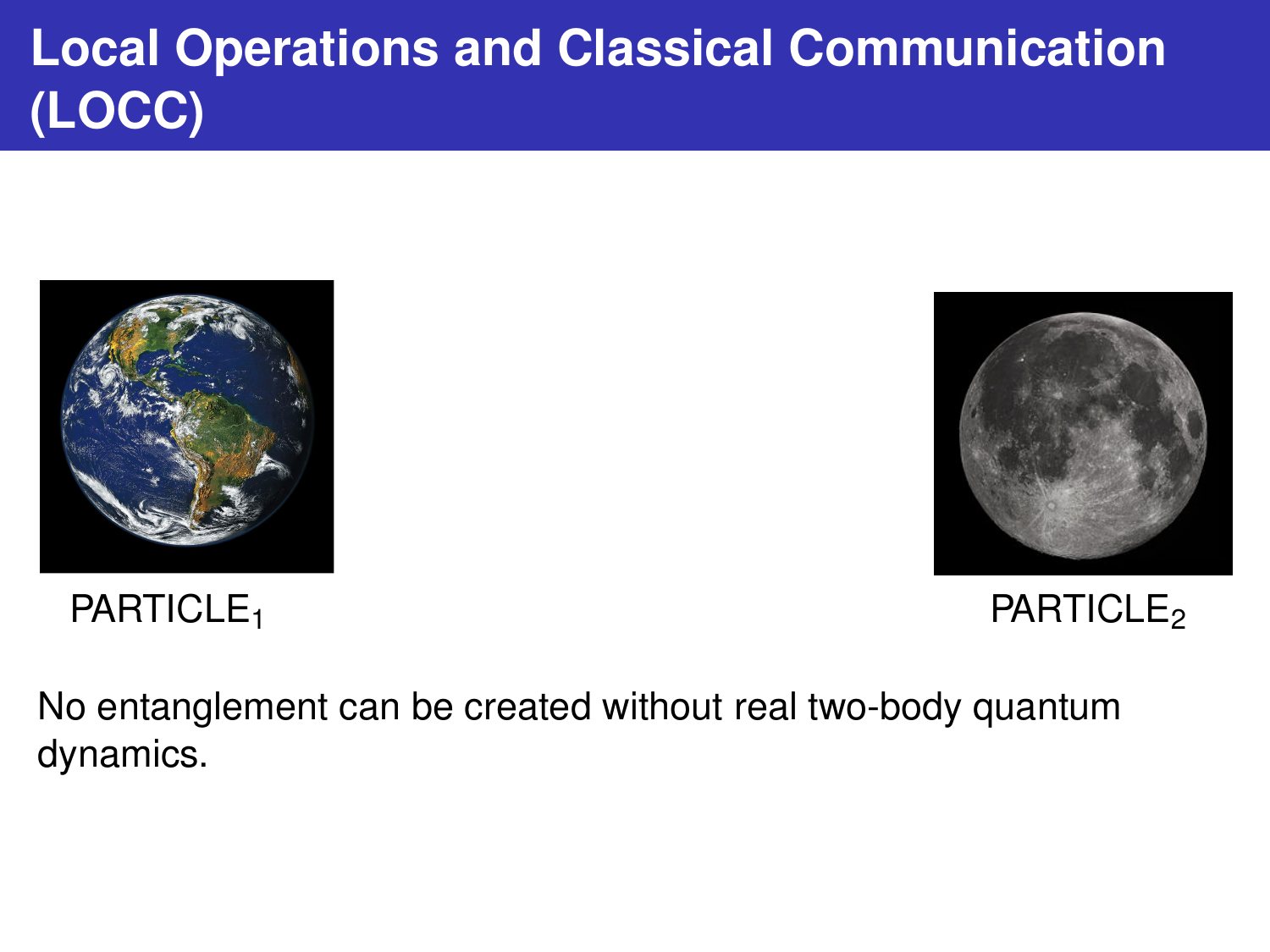[What can be interesting for people working on QCD in Quantum](#page-1-0) [Information?](#page-1-0)

### **2 [Quantum information science](#page-3-0)**

#### **3 [Quantum entanglement](#page-5-0)**

- [Pure states: is it a pair or is it not a pair?](#page-5-0)
- [Mixed states: is it a pair or is it not a pair?](#page-9-0)
- [Local Operations and Classical Communication \(LOCC\)](#page-13-0)

### **4 [Examples for entanglement in QCD](#page-16-0)**

- [Quarks and gluons](#page-16-0)
- [Entanglement criterion for](#page-21-0)  $d = 3$ -dimensional particles  $\bullet$
- [Detection of singlets](#page-23-0)  $\bullet$

## **5 [Quantum optical systems and QCD](#page-27-0)**

<span id="page-16-0"></span>• [Cold gases on a lattice](#page-27-0)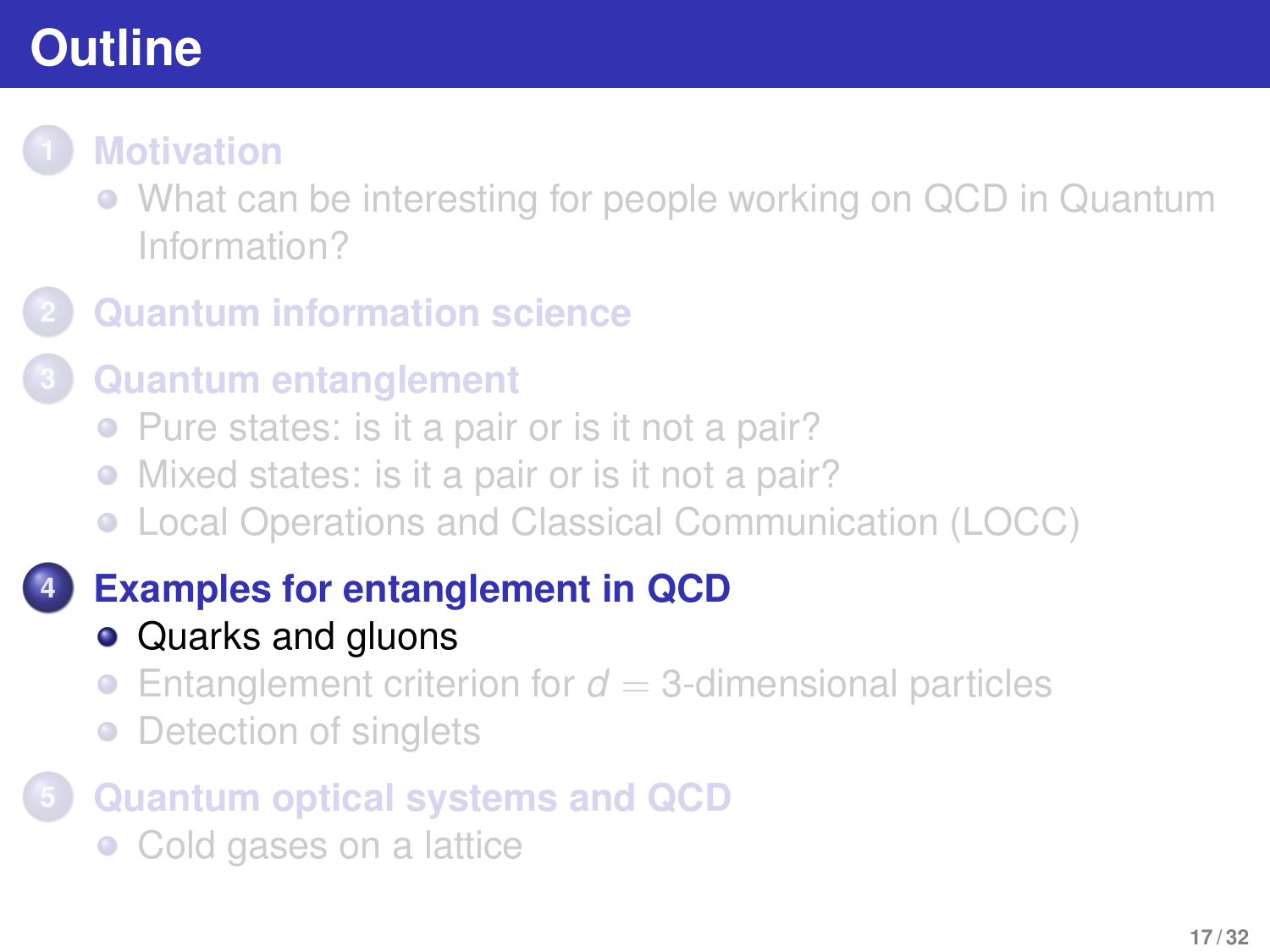## **Entanglement and QCD**

- A quark/antiquark pair in a gluon environment and look at the entropy of the color state of the quarks. [ Buividovich, Kuvshinov, AIP Conf. Proc. 1205, 26 (2010). ]
- The color state is a singlet  $\Rightarrow$  purity is 1 and the entropy is zero.

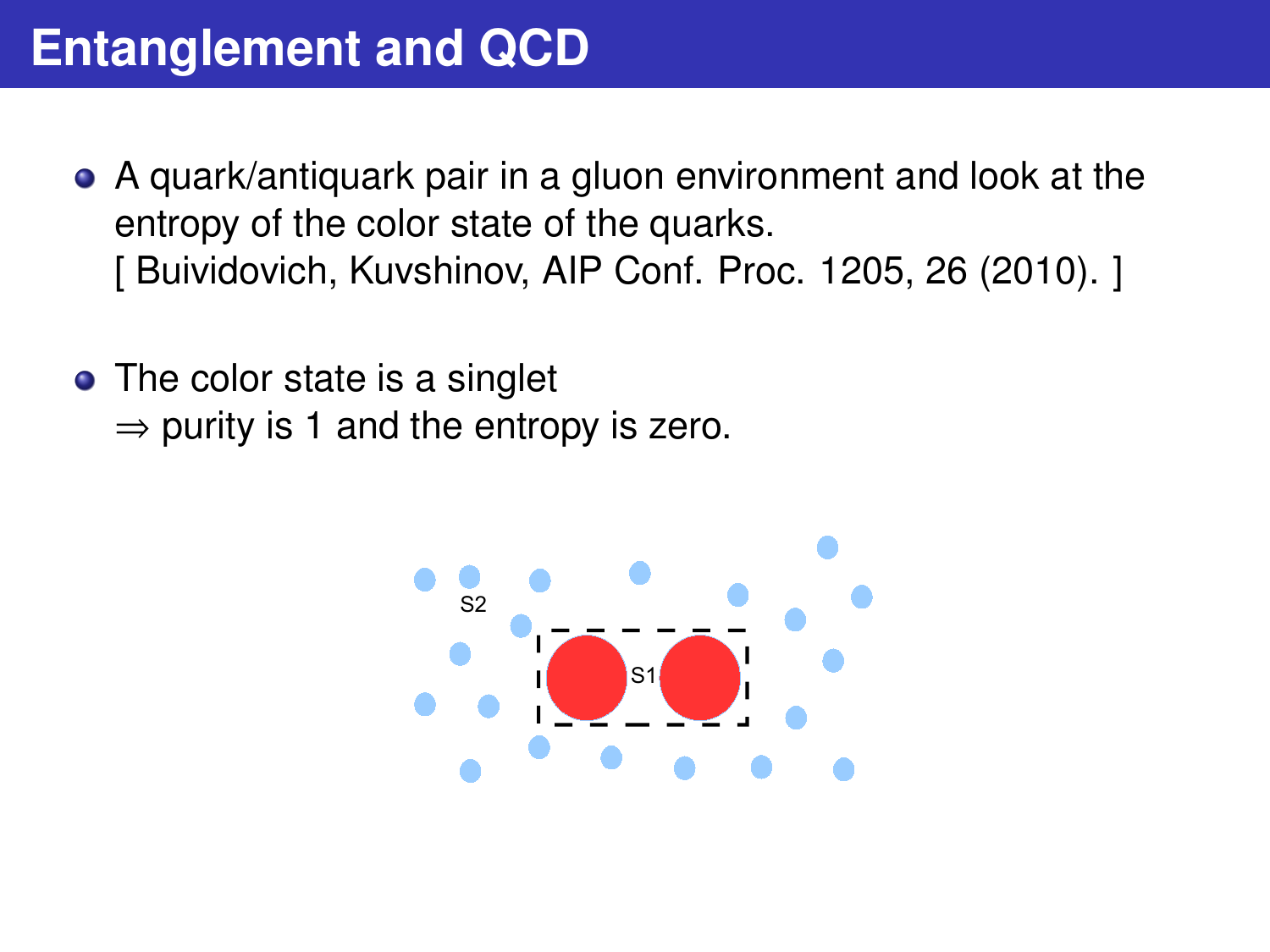- The entanglement between the quarks and the gluons tells us only indirect information about the entanglement between the quarks.
- Monogamy of entanglement (official terminology!):
	- when the two quarks are maximally entangled (=singlet), they cannot be entangled with the environment.

[ V. Coffman et al., Phys. Rev. A 61, 052306 (2000); B. M. Terhal, Linear Algebra Appl. 323, 61 (2001).]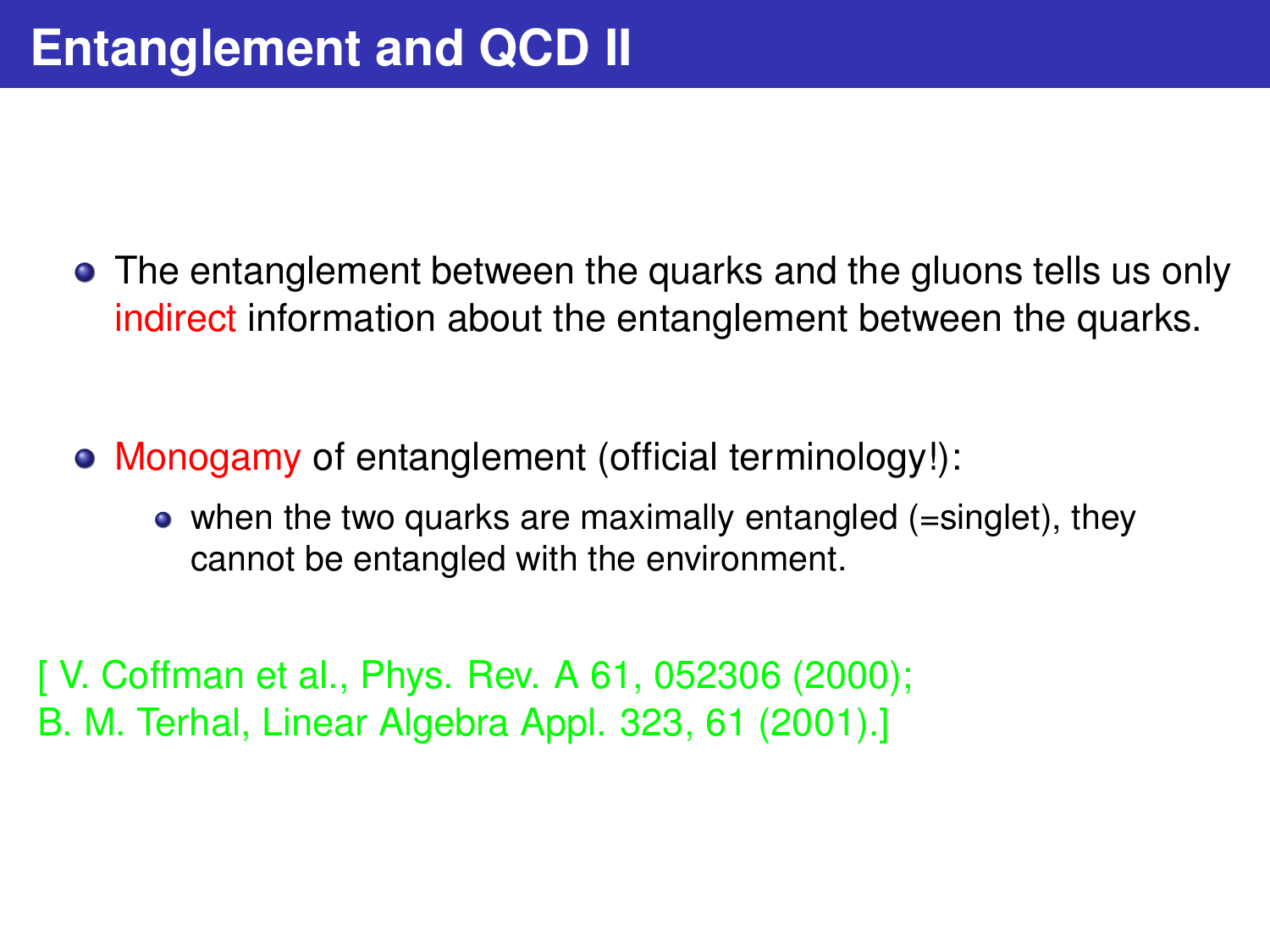## **Entanglement and QCD III**

- Question: Is there entanglement between the two quarks?
- Answer: More complicated question. The color state is mixed, thus the entanglement cannot be so easily computed.

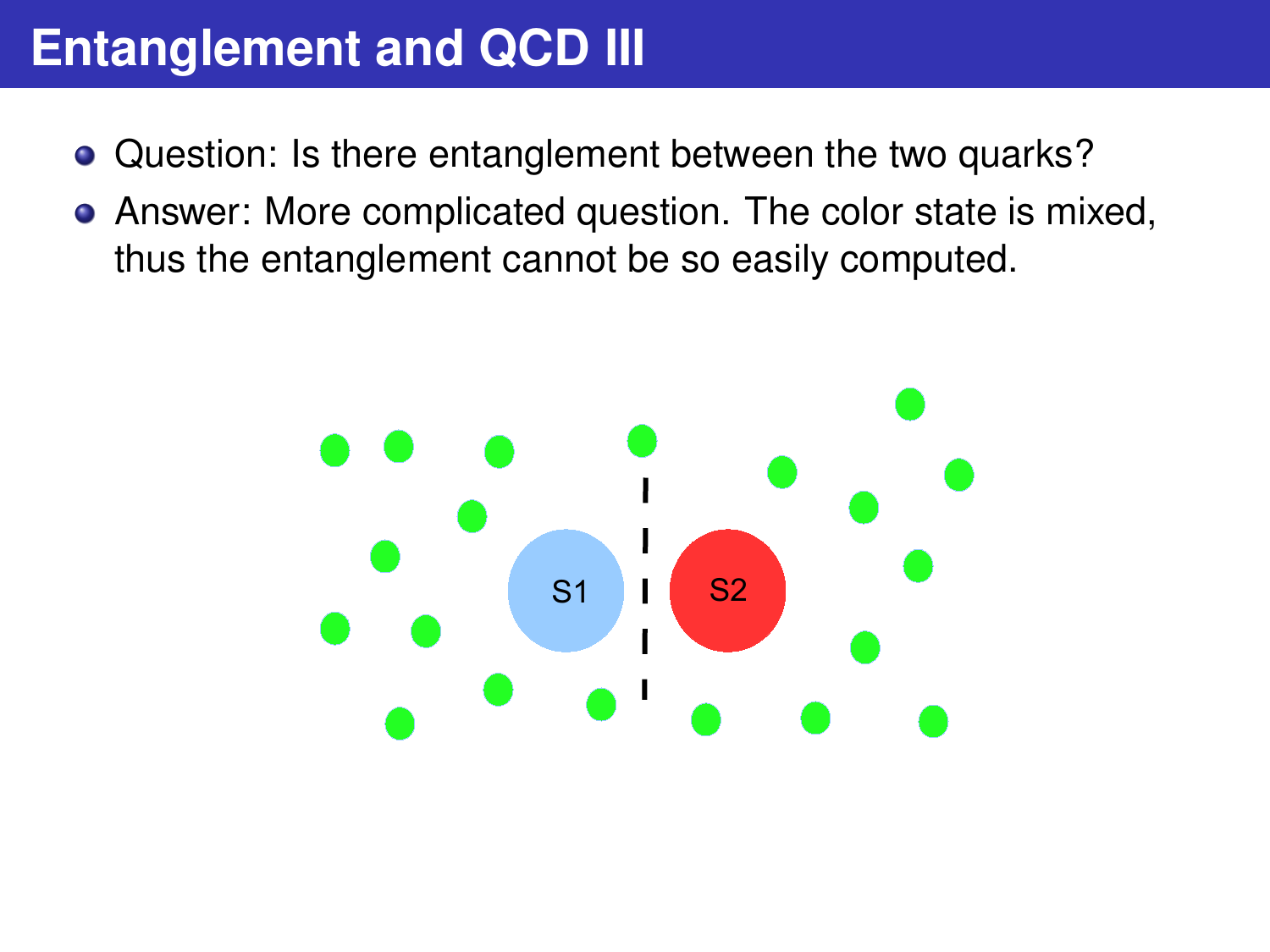- **If the state is not entangled then there are no pairs,**  $E_F = 0!$
- If the state is entangled, then there are pairs. For two-body singlets  $E_F =$  maximal!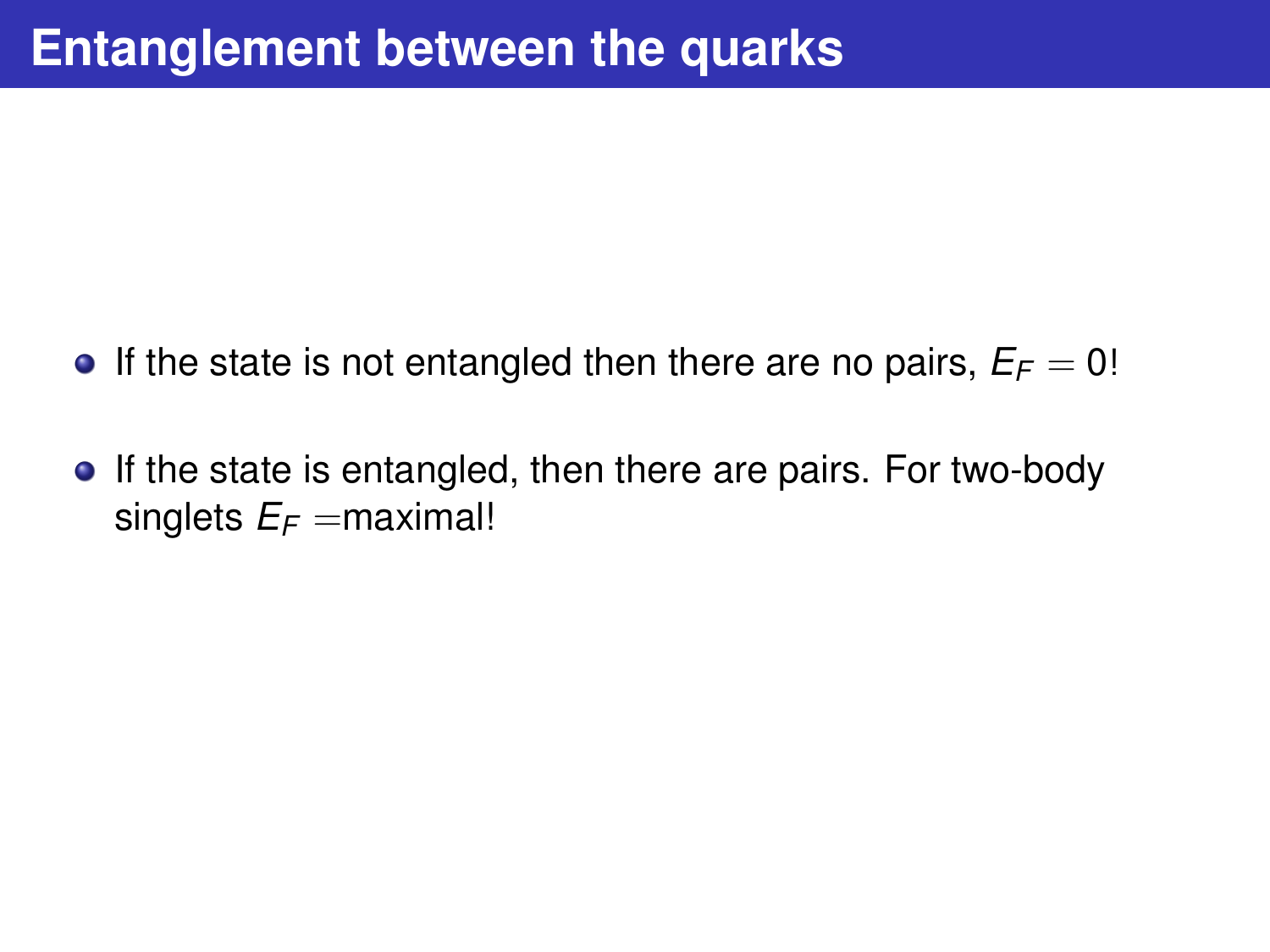- [What can be interesting for people working on QCD in Quantum](#page-1-0) [Information?](#page-1-0)
- **2 [Quantum information science](#page-3-0)**
	- **3 [Quantum entanglement](#page-5-0)**
		- [Pure states: is it a pair or is it not a pair?](#page-5-0)
		- [Mixed states: is it a pair or is it not a pair?](#page-9-0)
		- [Local Operations and Classical Communication \(LOCC\)](#page-13-0)

## **4 [Examples for entanglement in QCD](#page-16-0)**

- [Quarks and gluons](#page-16-0)
- **•** [Entanglement criterion for](#page-21-0)  $d = 3$ -dimensional particles
- <span id="page-21-0"></span>[Detection of singlets](#page-23-0)  $\bullet$
- **5 [Quantum optical systems and QCD](#page-27-0)**
	- [Cold gases on a lattice](#page-27-0)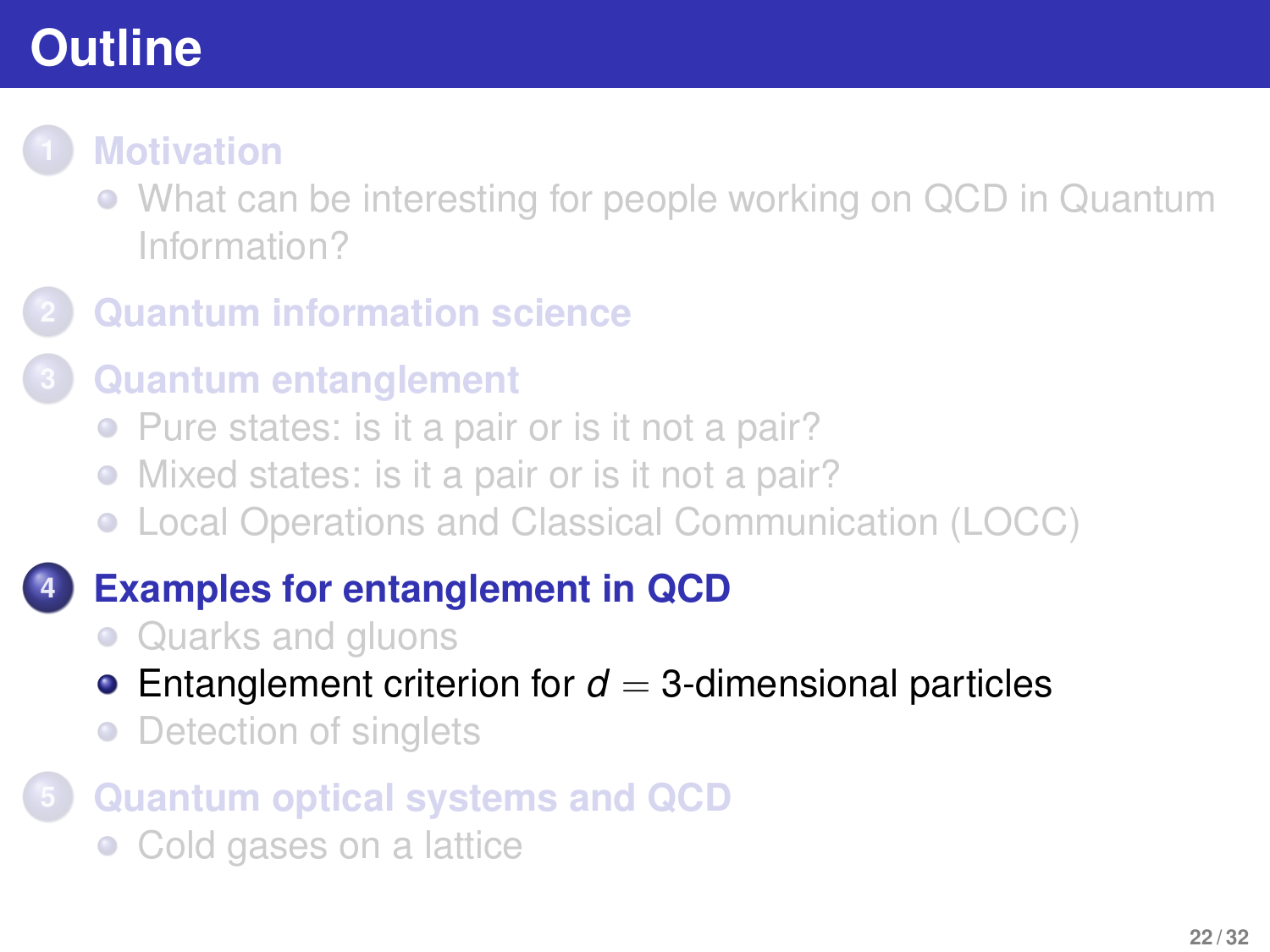## **Criterion to exclude separability**

- Entanglement measures are hard to compute. Let us look for some sufficient condition for entanglement.
- $q_i$  with  $l = 1, 2, ..., 8$  are the Gell-Mann matrices.
- Collective operators:

.

$$
G_I := g_I^{(1)} - (g_I^{(2)})^*.
$$

• We also need the variances

$$
(\Delta G_I)^2 := \langle G_I^2 \rangle - \langle G_I \rangle^2.
$$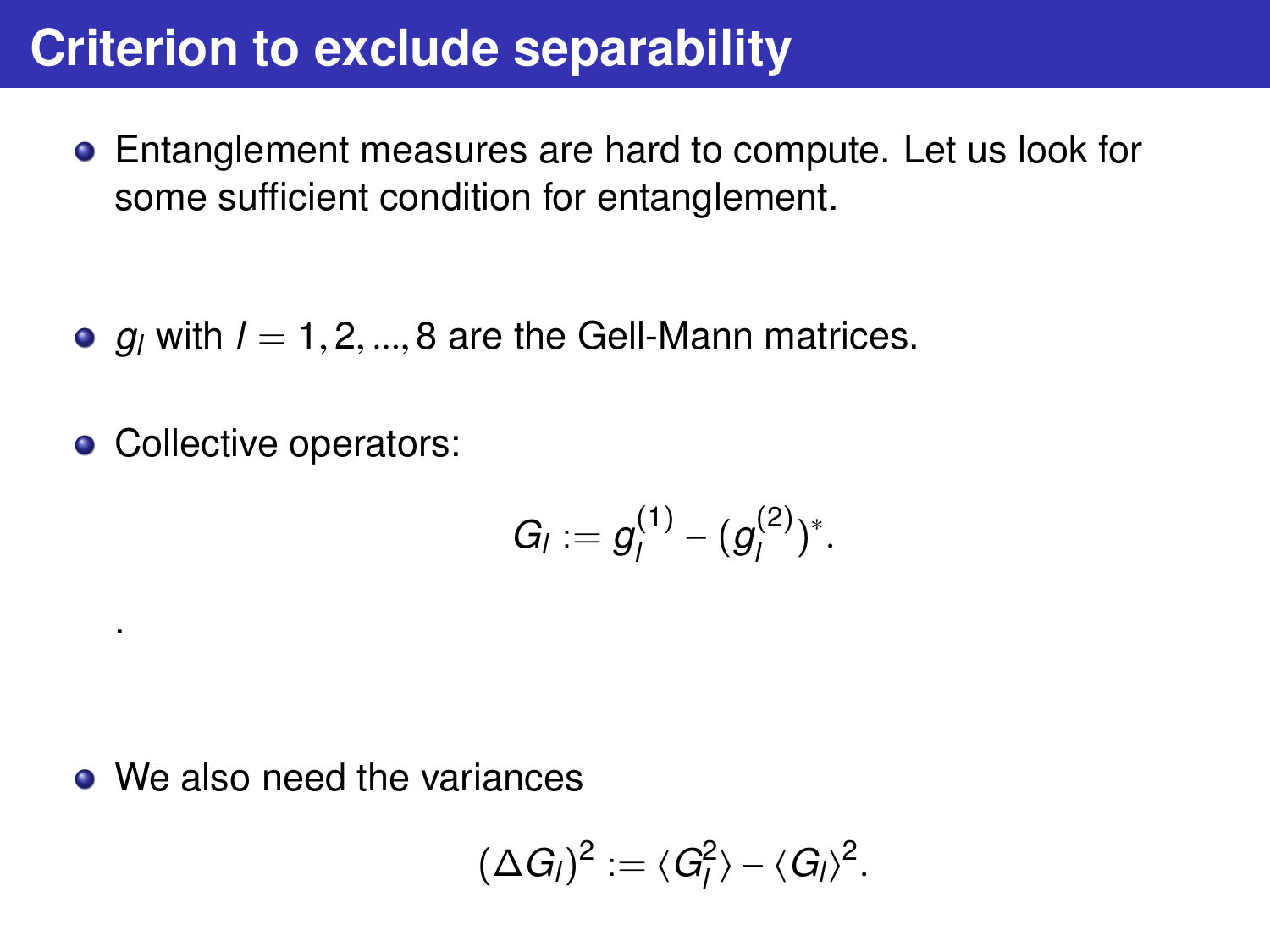[What can be interesting for people working on QCD in Quantum](#page-1-0) [Information?](#page-1-0)

### **2 [Quantum information science](#page-3-0)**

#### **3 [Quantum entanglement](#page-5-0)**

- [Pure states: is it a pair or is it not a pair?](#page-5-0)
- [Mixed states: is it a pair or is it not a pair?](#page-9-0)
- [Local Operations and Classical Communication \(LOCC\)](#page-13-0)

### **4 [Examples for entanglement in QCD](#page-16-0)**

- [Quarks and gluons](#page-16-0)
- [Entanglement criterion for](#page-21-0)  $d = 3$ -dimensional particles  $\bullet$
- [Detection of singlets](#page-23-0)

## **5 [Quantum optical systems and QCD](#page-27-0)**

<span id="page-23-0"></span>• [Cold gases on a lattice](#page-27-0)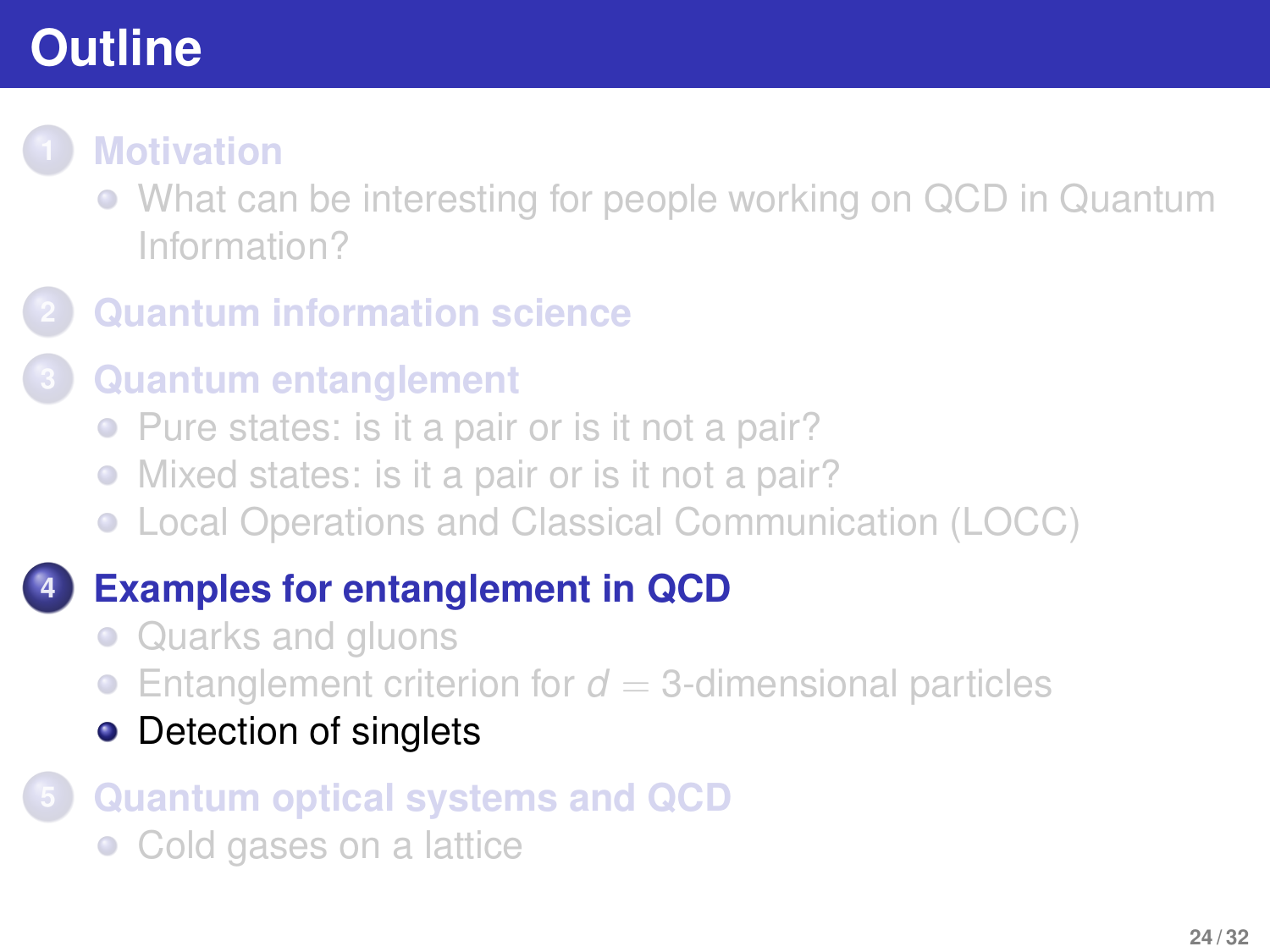#### **A condition for separability is**

$$
\sum_k (\Delta G_k)^2 \geq 2N(d-1)
$$

with  $d = 3$  and  $N = 2$ .

- Any state that violates this is entangled.
- For two-body color singlets, the LHS=0!

[ G. Vitagliano, P. Hyllus, I.L. Egusquiza, and G. Tóth, Optimal spin squeezing inequalities for arbitrary spin, Phys. Rev. Lett. (2011). ]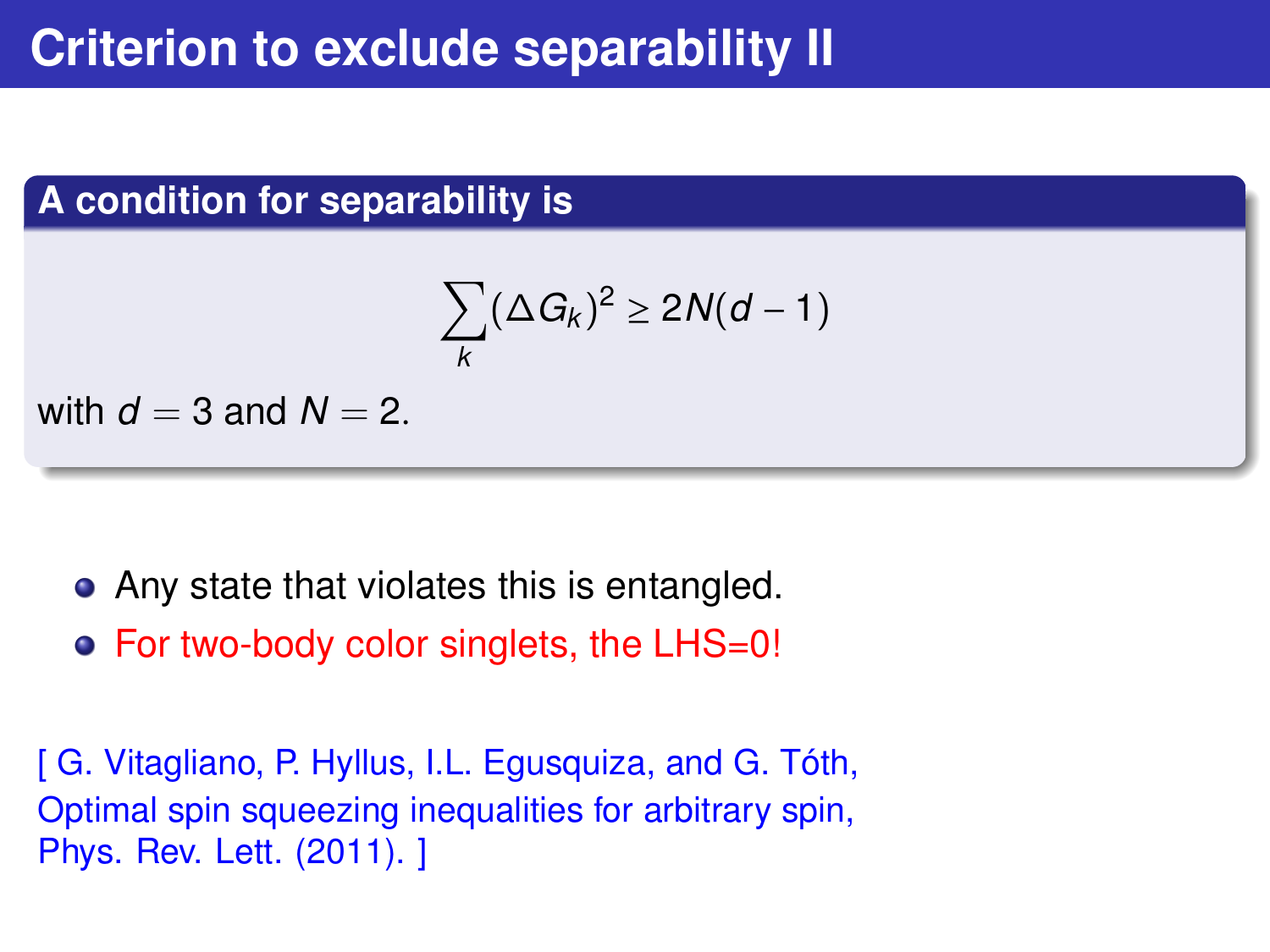- $q_i$  with  $l = 1, 2, ..., 8$  are the Gell-Mann matrices.
- Collective operators:

$$
G_I:=\sum_{k=1}^N g_I^{(k)},
$$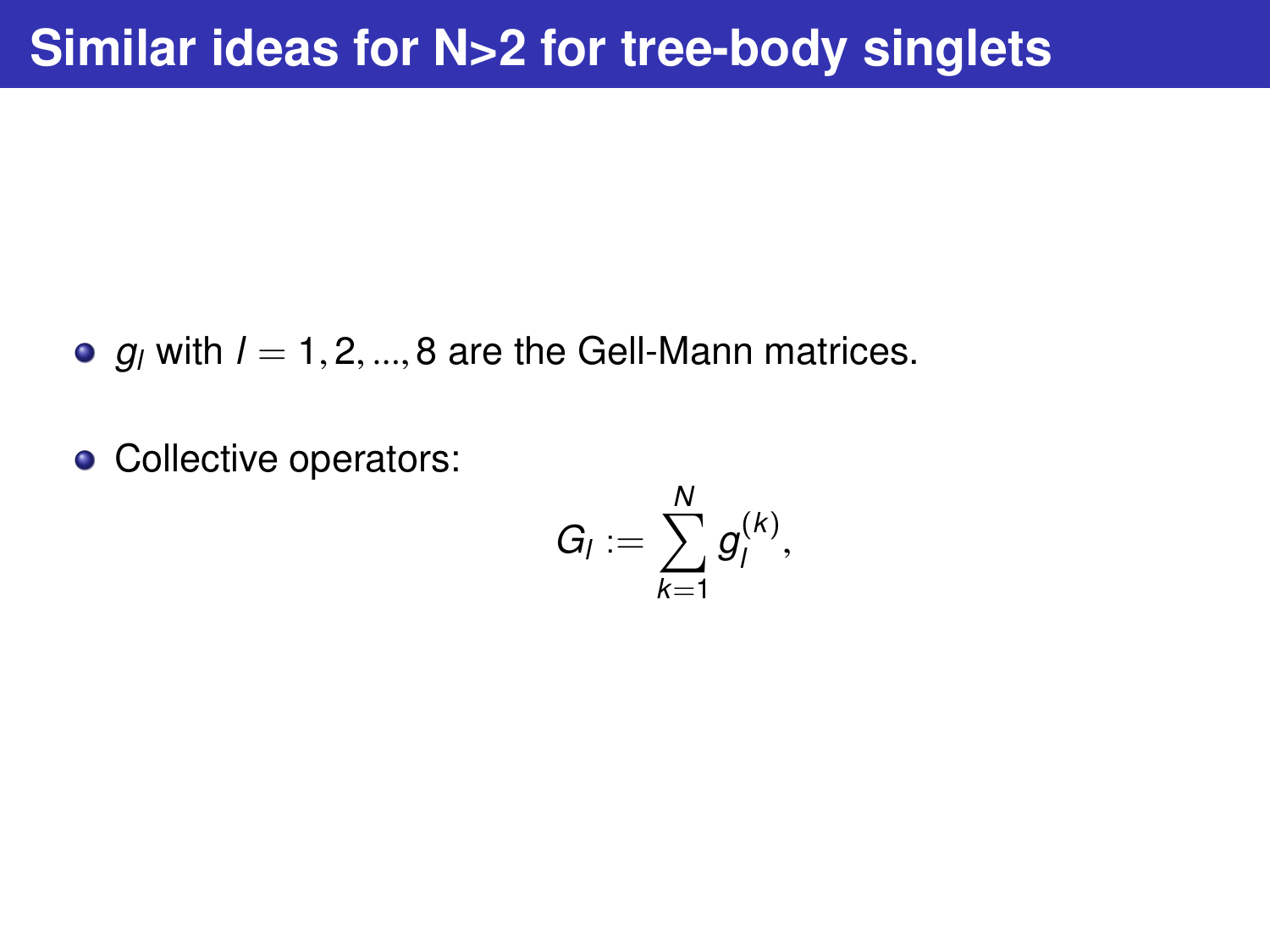## **Criterion for three-particle entanglement (trion**

#### **A condition for states without three-particle entanglement is**

$$
\sum_k (\Delta G_k)^2 \geq 2N(d-2)
$$

with  $d = 3$  and  $N = 3$ .

- Any state that violates this is three-particle entangled.
- Recognizes three-particle color singlets! For the singlet the  $LHS=0$ .

[ G. Vitagliano, P. Hyllus, I.L. Egusquiza, and G. Tóth, Optimal spin squeezing inequalities for arbitrary spin, Phys. Rev. Lett. (2011). ]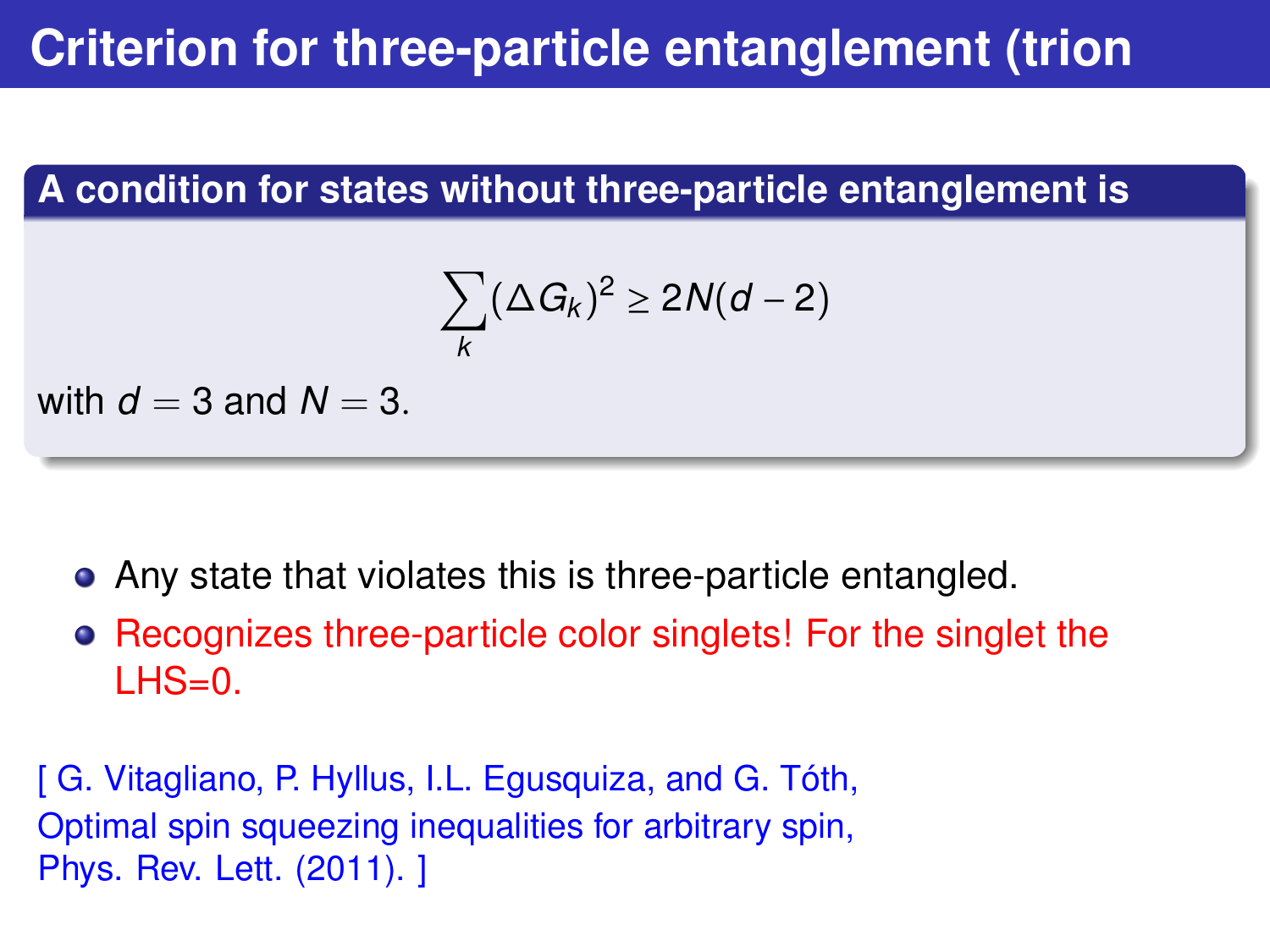[What can be interesting for people working on QCD in Quantum](#page-1-0) [Information?](#page-1-0)

#### **2 [Quantum information science](#page-3-0)**

- **3 [Quantum entanglement](#page-5-0)**
	- [Pure states: is it a pair or is it not a pair?](#page-5-0)
	- [Mixed states: is it a pair or is it not a pair?](#page-9-0)
	- [Local Operations and Classical Communication \(LOCC\)](#page-13-0)

#### **4 [Examples for entanglement in QCD](#page-16-0)**

- [Quarks and gluons](#page-16-0)
- [Entanglement criterion for](#page-21-0)  $d = 3$ -dimensional particles  $\bullet$
- [Detection of singlets](#page-23-0)  $\bullet$

## **5 [Quantum optical systems and QCD](#page-27-0)**

<span id="page-27-0"></span>• [Cold gases on a lattice](#page-27-0)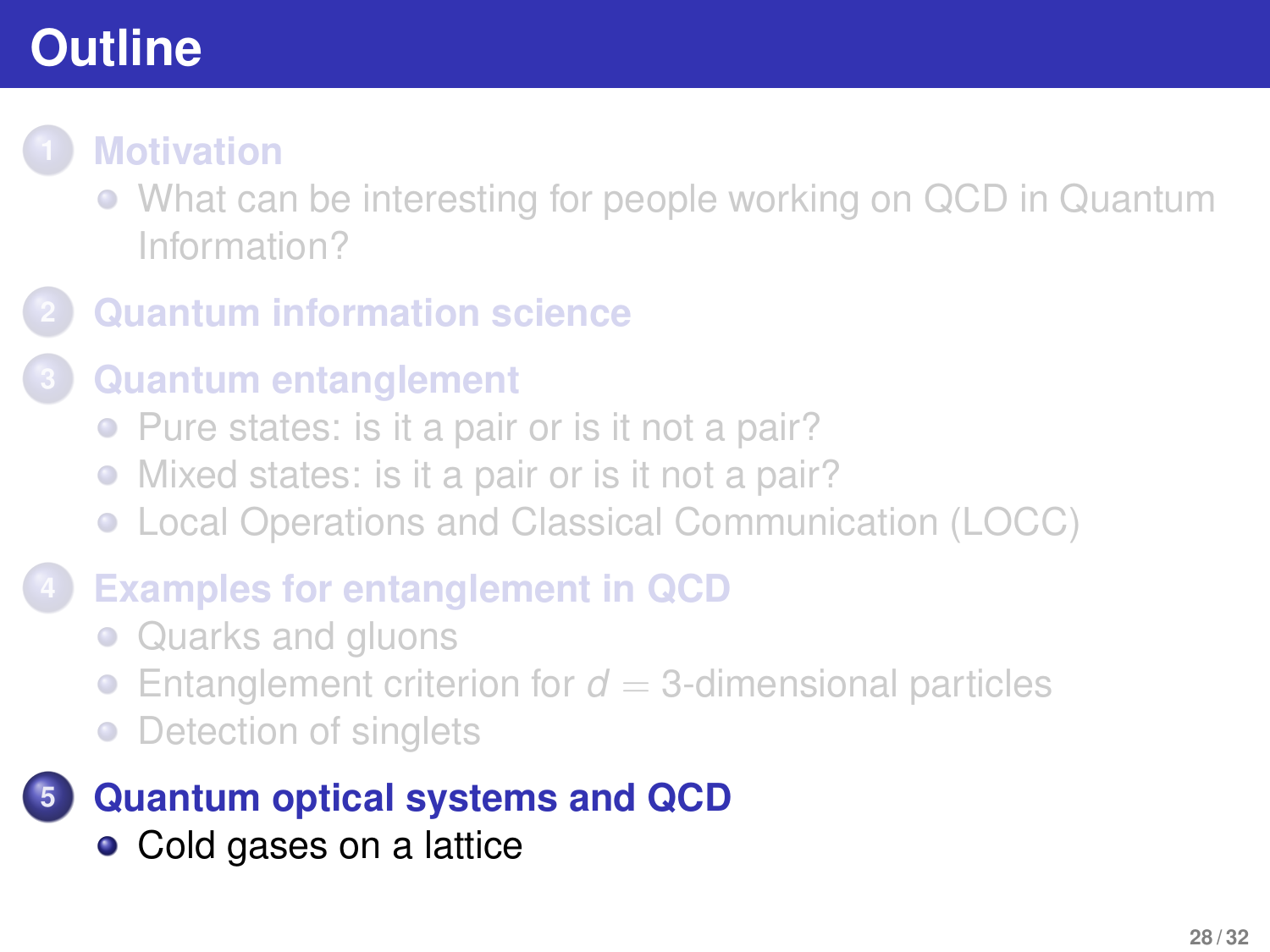#### Quantum Matter

#### PERSPECTIVE

#### Quantum Gases

#### Immanuel Bloch

Ultracold quantum gases are proving to be a powerful model system for strongly interacting electronic many-body systems. This Perspective explores how such atomic ensembles can help to unravel some of the outstanding open questions in the field.

Then matter is cooled down close to zero temperature, particles can interact in a cooperative way and form novel states of matter with striking properties superconductors, superfluids, or fractional quantum Hall liquids. Similar phenomena can now be observed in a dilute gas of atoms, five to six orders of magnitude less dense than the air surrounding us. Here, degenerate bosonic and fermionic quantum gases trapped in magnetic or optical traps are generated at temperatures in the nanokelvin regime (1). Whereas initial research concentrated on weakly interacting quantum states [for example, on elucidating the coherent matter wave features of Bose-Einstein condensates (BECs) and their superfluid properties], research has now turned toward strongly interacting bosonic and fermionic systems (2, 3). In these systems, the interactions between the particles dominate over their kinetic energy, making them difficult to tackle theoretically but also opening the path to novel ground states with collective properties of the many-body system. This has given rise to the hope of using the highly controllable quantum gases as model systems for condensed-matter physics, along the lines of a quantum simulator, as originally suggested by Feynman (4).

Two prominent examples have dominated the research in this respect: (i) the transition from a superfluid to a Mott insulator of bosonic atoms

Feshbach resonances. Such bosonic composites can themselves undergo Bose-Einstein condensation, thus fundamentally altering the properties of the many-body system. When a true twobody bound state exists between the particles, the composite bosonic particle is simply a molecule, albeit very large, whereas in the case of attractive interactions without a two-body bound state the composite pair can be seen to be related to a BCS-type Cooper pair, which can then undergo condensation. It is the possibility of changing almost all the underlying param-



Fig. 1. Three-species fermionic atoms (red, green, and blue spheres) in an optical lattice can form two distinct phases when the interactions between the atoms are tuned. In the first case of strong attractive interactions between the atoms, they join as "trions" (A), whereas in the second case of weaker interactions, a color superfluid is formed (B), in which atoms pair up between only two species. The two phases have strong analogies to the baryonic phase (A) and the color

observe exotic forms of superconductivity such as the Fulde-Ferrell-Larkin-Ovchinnikov superconducting phase (13, 14), where particles condense into pairs with nonzero momentum. Early experiments have produced degenerate mixtures of two fermionic atomic species (15) and two fermionic species with an additional third bosonic component (16), and both are progressing quickly toward exploiting Feshbach resonances to control the interactions between the fermionic atoms.

For lattice-based systems, efforts are under way to explore the feasibility of using ultracold atoms as quantum simulators for strongly interacting many-body systems. For example, in the famous class of high-Tc superconductors, such as the CuO compounds, one observes that these form antiferromagnetically ordered ground states when undoped. Upon doping, and thereby changing the effective filling in the system, the antiferromagnetic order is destroyed and a superconducting phase with d-wave symmetry of the order parameter emerges (17) (Fig. 2). What exactly happens during the transition

**and how it can be described** theoretically is currently a subject of heated debates and one of the fundamental unsolved problems in the field of condensed-matter physics. Cold-atom researchers are currently trying to determine whether they can help to resolve some of these issues (18). As a starting point several groups are preparing to observe antiferromagnetically ordered states in twocomponent Fermi mixtures in an optical lattice. To achieve this, however, one needs to cool the many-body system to challenging temperatures 2008 www.sciencemag.org on June 3, 2008 က် **June** ś ğ s Downloaded from ded from Jownloa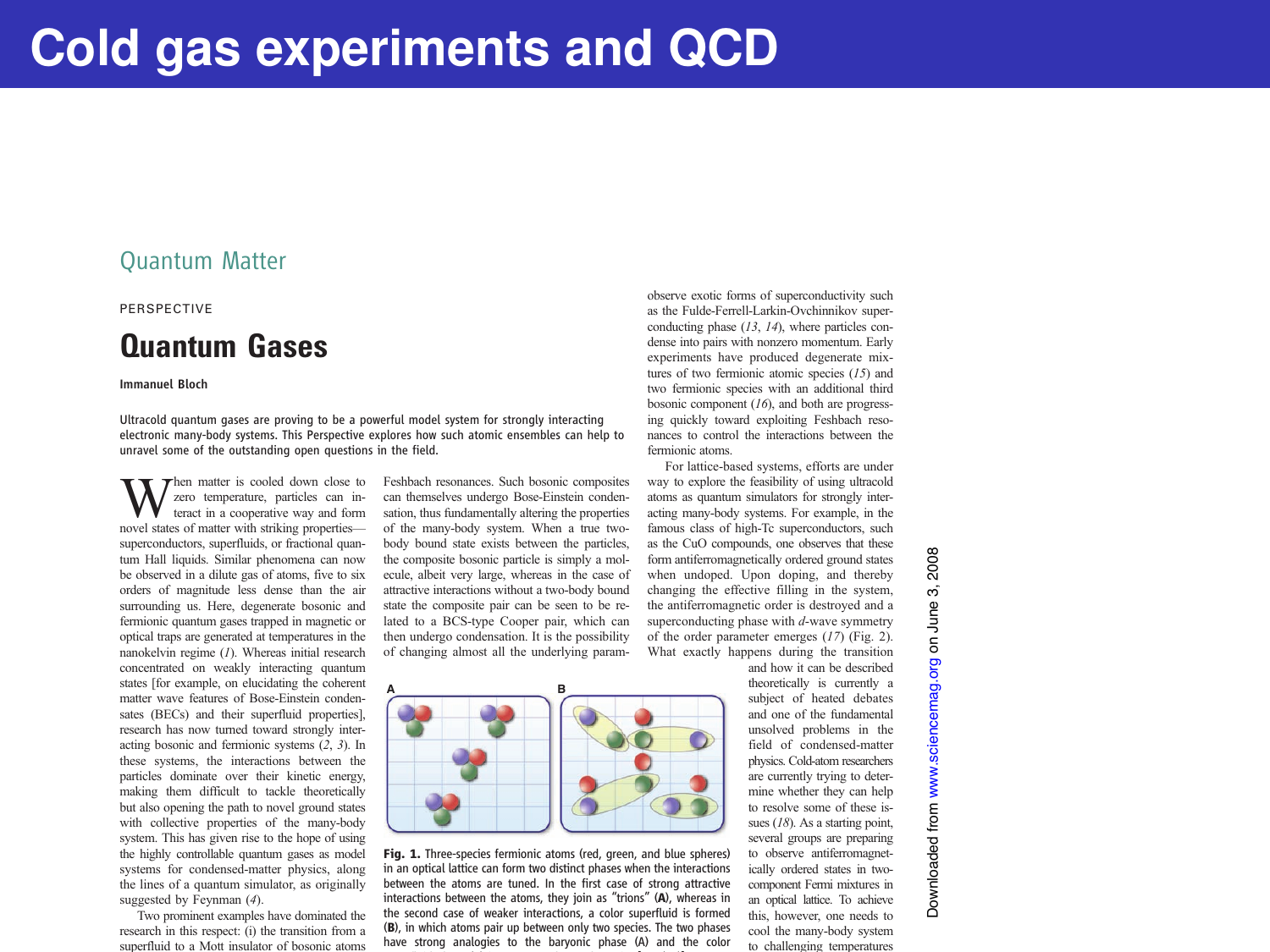RAPP, HOFSTETTER, AND ZARÁND **PHYSICAL REVIEW B 77**, 144520 (2008)

$$
\label{eq:hamiltonian} \hat{H}\!=\!-t\sum_{\langle i,j\rangle,\alpha}\hat{c}^+_{ia}\hat{c}_{ja}+\sum_{\alpha\neq\beta}\sum_{i}\frac{U_{\alpha\beta}}{2}(\hat{n}_{ia}\hat{n}_{i\beta}),\tag{1}
$$

with  $\hat{c}^*_{i\alpha}$  the creation operator of a fermionic atom of color  $\alpha = 1, 2, 3$  at site *i*, and  $\hat{n}_{i\alpha} = \hat{c}^*_{i\alpha} \hat{c}_{i\alpha}$ . In the tunneling term,  $(i, j)$  implies the restriction to nearest neighbor sites, and the tunneling matrix element is approximately given by  $t = E_R(2/\sqrt{\pi})s^{3/4}e^{-2s^{1/2}}$ , where  $E_R = \frac{\hbar^2q^2}{2m}$  is the recoil energy, *q* is the wave vector of the lasers,  $m$  is the mass of the atoms,  $s = V_0 / E_0$  and  $V_0$  is the depth of the periodic potential.<sup>9,10</sup> We neglect the effects of the confining potential in Eq.  $(1)$ , which would correspond to a site-dependent potential term in the Hamiltonian. The interaction strength  $\hat{U}_{\alpha\beta}$  between colors  $\alpha$  and  $\beta$  is related to the corresponding *s*-wave scattering length,  $a_{\alpha\beta}$ , as  $U_{\alpha\beta} = E_R a_{\alpha\beta} q \sqrt{8/\pi s}^{3/4}$ .<sup>9,10</sup> Note that fermions with identical colors do not interact with each other.

For the sake of simplicity, we shall first consider the attractive case with  $U_{\alpha\beta} = U \le 0$ . This case could be realized by loading the <sup>6</sup>Li atoms into an optical trap in a large magnetic field, where the scattering lengths become large and negative,  $a_{\alpha\beta} = a_s = -2500a_0$ , for all three scattering channels, 12, 13, and 23.

Introducing the usual Gell–Mann matrices,  $\lambda_{\alpha\beta}^a$  $(a=1,\ldots,8)$ , it is easy to see that global SU(3) transformations  $\exp(i\Sigma_i \Sigma_{a\alpha\beta} \phi_a \hat{c}_{ia}^* \lambda_{\alpha\beta}^a \hat{c}_{i\beta})$  commute with the Hamiltonian, which thus also conserves the total number of fermions for each color,  $\hat{N}_a = \sum \hat{m}_{ia}$ . This conservation of particles is only approximate because in reality the number of the atoms in the trap continuously decreases due to different scattering processes. Here, however, we shall neglect this slow loss of atoms and keep the density  $\rho_a$  of atoms for color  $\alpha$  as well as the overall filling factor  $\rho = \frac{1}{3} \sum_{\alpha} \rho_{\alpha}$  fixed.

Let us first focus on the case of equal densities,  $\rho_n = \rho$ . For small attractive  $U < 0$ , the ground state is a color superfluid:<sup>15</sup> atoms from two of the colors form the Cooper pairs and an *s*-wave superfluid, while the third color remains an unpaired Fermi liquid. However, as we discussed in Ref. 16, for large attractive interactions, this superfluid state becomes unstable, and instead of Cooper pairs, it is more likely to form three-atom bound states, the so-called "trions." These trions are color singlet fermions, and for large )*U*),



FIG. 2. (Color online) The ground states for  $|U| \ll |U_C|$  and  $|U| \ge |U_C|$  can be calculated by perturbation theory. The former is a BCS state which breaks the SU(3) symmetry, and the latter is a trionic state with three-particle singlet bound states.

In order to get analytic expressions, we shall study the ground state in  $d=0$  dimensions. Then, to reach a meaningful limit and to get finite kinetic energy, one has to scale the hopping as  $t = \frac{t^4}{\epsilon^2}$ , with  $t^*$  fixed. In this limit, however, trions  $\frac{2a}{2a}$ , the *d*  $\rightarrow \infty$  trionic states are<br>become immobile. Therefore, the  $d \rightarrow \infty$  trionic states are well approximated as

$$
|T_{\Lambda}\rangle = \prod_{i\epsilon\Lambda} \mathcal{E}_{i1}^* \mathcal{E}_{i2}^* \mathcal{E}_{i3}^* |0\rangle, \tag{3}
$$

where  $\Lambda$  denotes a subset of sites where trions sit. We can calculate the energy of this state in infinite dimensions: a single trion has an energy 3*U*, thus the energy of such a state per lattice site is given by  $E_T/N=3U\rho$ , with  $E_T$  the total energy of the system and *N* the number of lattice sites.

Clearly, the two ground states obtained by the perturbative expansions have different symmetries: the superfluid state breaks SU(3) invariance, while the trionic state does not. Therefore, there must be a phase transition between them. Note that, relying on symmetries only, this argument is very robust and carries over to *any* dimensions. In infinite dimensions, we find that trions are immobile. However, this is only an artifact of infinite dimensions and in finite dimensions, a superconductor-Fermi liquid phase transition should occur.

One could envision that some other order parameter also emerges and masks the phase transition discussed here. Preliminary results (not discussed here) suggest that indeed a charge density state forms at large values of |*U*|, but except for half-filling, which is a special case not discussed here, we do not see any other relevant order parameter that could intrude as a new phase. One could, in principal  $\mathcal{O}(\mathcal{A})$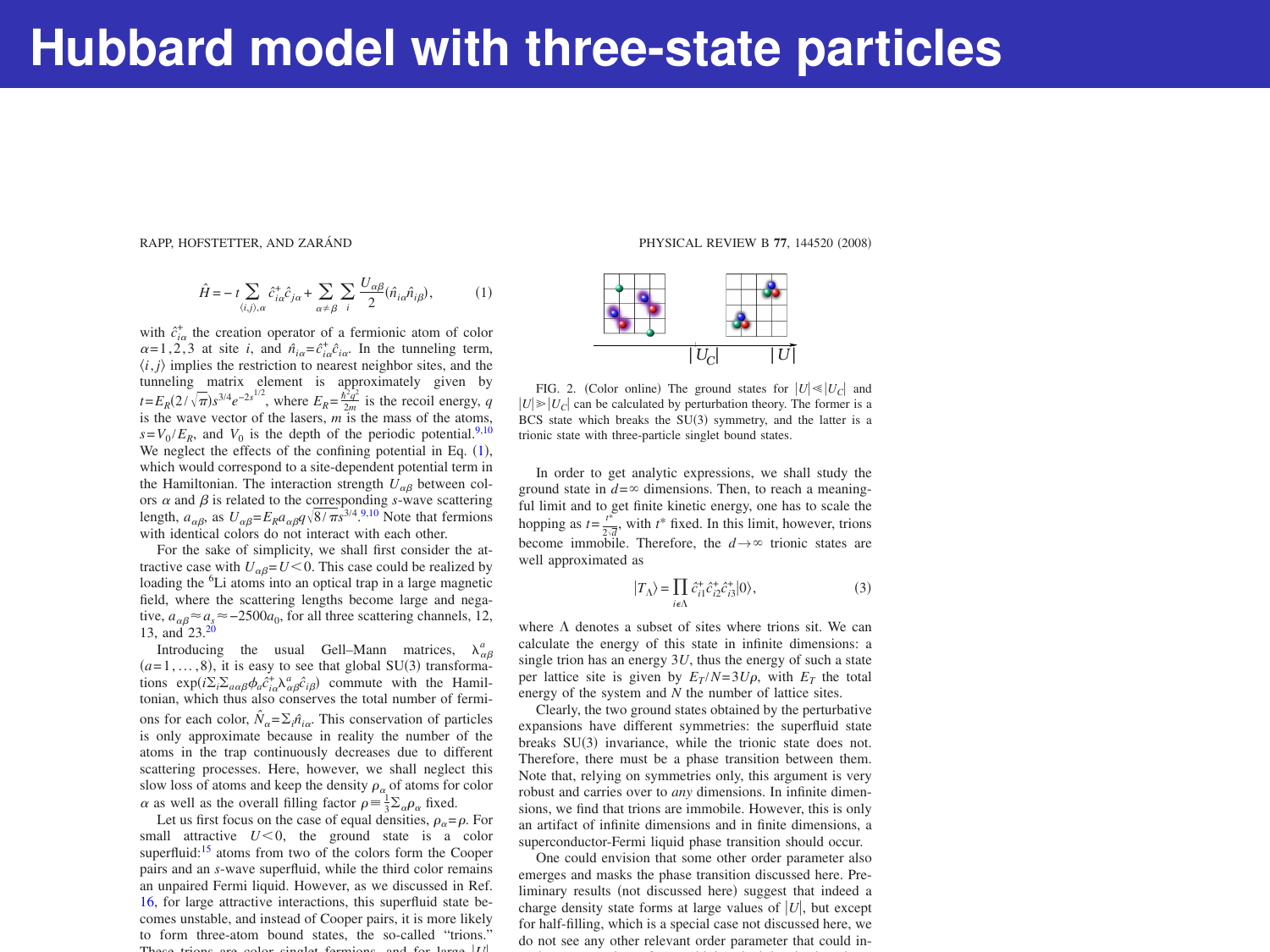- Immanuel Bloch, *Quantum Gases*, Science 1202, 319 (2008).
- Á. Rapp, W. Hofstetter, and G. Zaránd, *Trionic phase of ultracold fermions in an optical lattice: A variational study*, Phys. Rev. B 77, 144520 (2008).
- Á. Rapp, G. Zaránd, C. Honerkamp, and W. Hofstetter, Phys. Rev. Lett. 98, 160405 (2007).